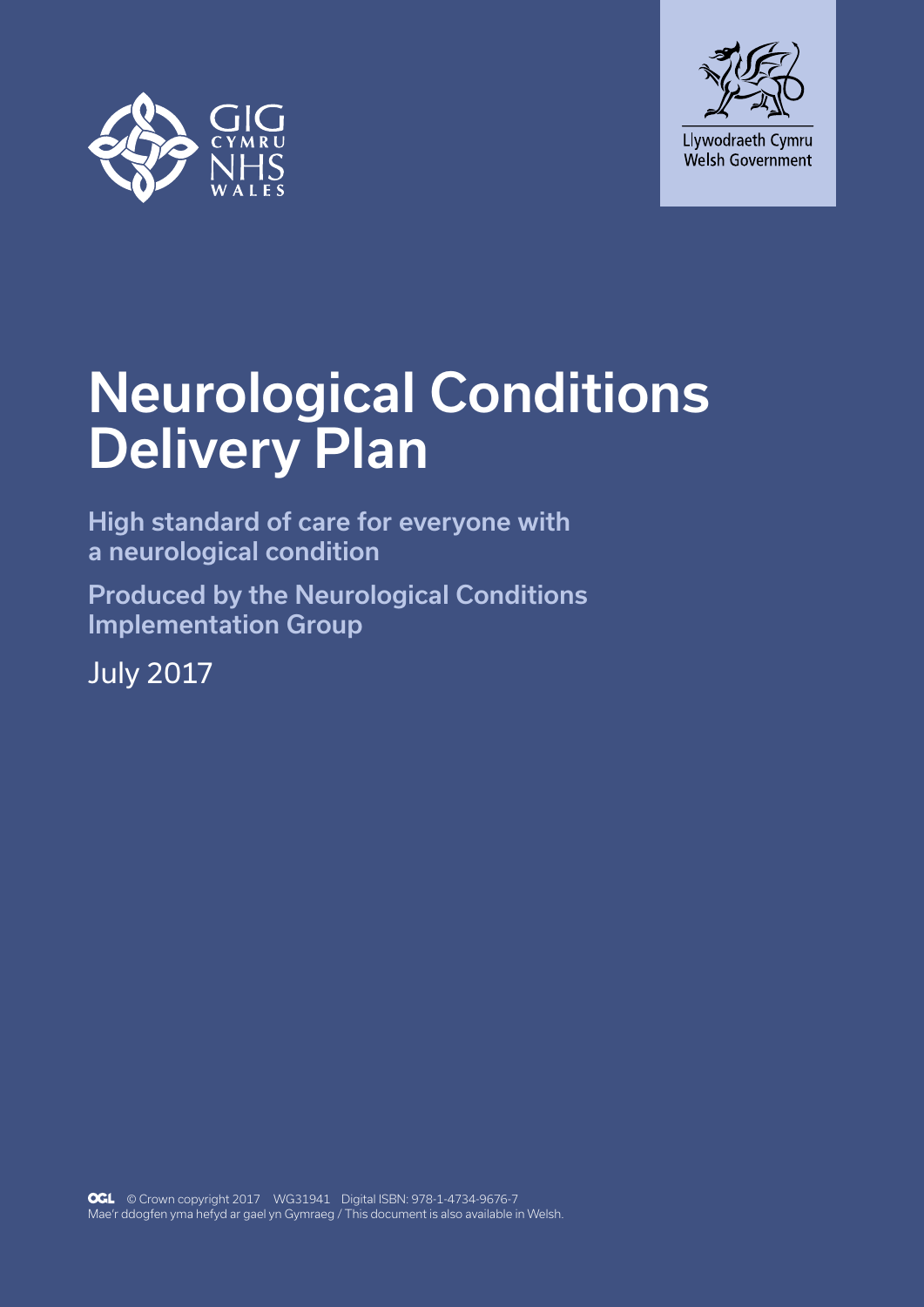# **CONTENTS**

| Introduction from the Chair of the Neurological Conditions<br><b>Implementation Group</b> |                                                           | 1  |
|-------------------------------------------------------------------------------------------|-----------------------------------------------------------|----|
|                                                                                           | 1. Overview and context                                   | 4  |
|                                                                                           | 2. Raising awareness of neurological conditions           | 6  |
|                                                                                           | 3. Timely diagnosis of neurological conditions            | 9  |
|                                                                                           | 4. Fast, effective, safe care and rehabilitation          | 11 |
|                                                                                           | 5. Living with a neurological condition                   | 14 |
|                                                                                           | 6. Children and young people                              | 16 |
|                                                                                           | 7. Targeting research                                     | 19 |
|                                                                                           | 8. Implementing the neurological conditions delivery plan | 21 |
| <b>Annex 1- Supporting strategic and legislative documents</b>                            |                                                           | 23 |
| <b>Annex 2 - Links to reference documents</b>                                             |                                                           | 25 |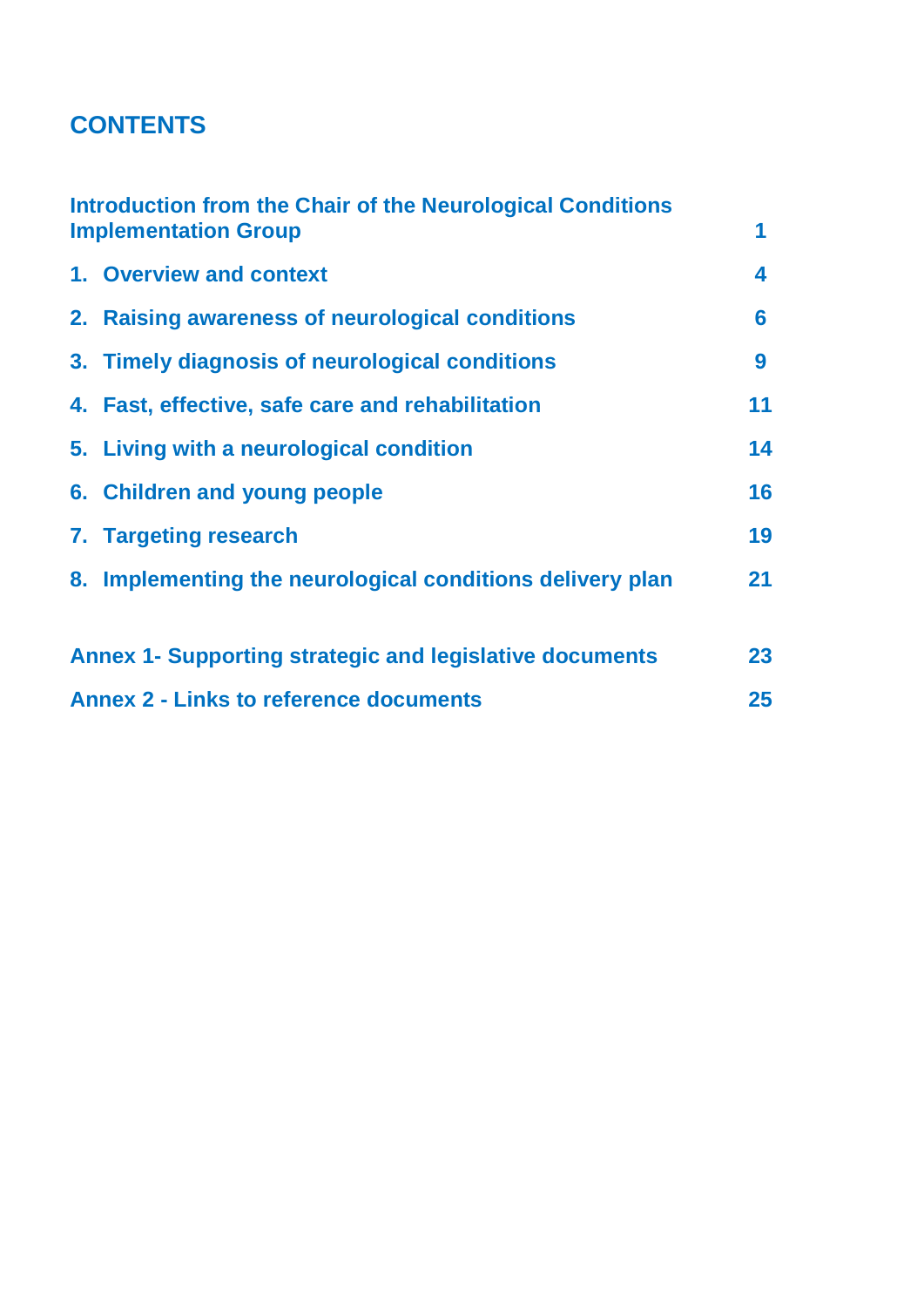### **Introduction by Alison Shakeshaft, Chair of the Neurological Conditions Implementation Group**

In this updated Neurological Conditions Delivery Plan, the Welsh Government's commitment to both raising awareness of neurological conditions and ensuring those affected by any kind of neurological condition have timely access to high quality pathways of care, irrespective of where they live and whether these are delivered through hospitals or in the community, is reaffirmed.

Progress has been made against the priorities set out in the 2013-2017 Neurological Conditions Delivery Plan. This is detailed in the latest Annual Statement of Progress - Neurological Conditions<sup>1</sup>, published in March 2017. These improvements are a tribute to all those involved in the planning and delivery of services for people with neurological conditions.

The average amount of time an individual spends in hospital has fallen from 6.4 days in 2010-11 to 4.2 days in 2015-16. The length of stay following an elective admission has reduced from 3.9 days to 2.2 days; a similar reduction has been seen for emergency admissions, from 9.2 days to 7 days.

In 2015-16, 511 patients were recruited into a neurological health and care research Wales clinical research portfolio study. This was an increase of 385 patients (300%) compared to 2010-11.

We have seen developments in neuro-rehabilitation services across parts of Wales and neuro-psychological support for children in south, mid and west Wales.

Yet there is still more to do to address the current waiting times for new consultation and follow up assessments and all stakeholders must continue to work together and build on the success to date to continue the improvement seen in recent years. Delivery organisations have already embedded the methodology of the Neurological Conditions Delivery Plan so in this next phase of the plan, I expect to see Health Boards delivering at greater pace to improve outcomes for people with neurological conditions, reduce clinical variation and work across organisational boundaries. I also expect Health Board neurological condition plans to be fully integrated within Health Board strategic planning, for national standards and pathways to be fully delivered.

The development of excellence in care for people with a neurological condition is dependent on the quality of information available, both up-to-date patient information and the data which evidences treatment outcomes and informs the development of best practice.

Realising the benefits of this Delivery Plan will require continuous improvement in all these areas and especially in developing patient records and personalised care plans accessible in a timely manner to all those who need to see them.

We have an enormous challenge ahead of us as our population is growing and ageing. In the context of our socio-economic situation, it is estimated in total there are around 100,000 people with a neurological condition in Wales<sup>2</sup>. In Wales, each year around 2,500 people

 $\overline{1}$ <http://gov.wales/topics/health/nhswales/plans/neurological/?lang=en>

<sup>2</sup> Wales Neurological Alliance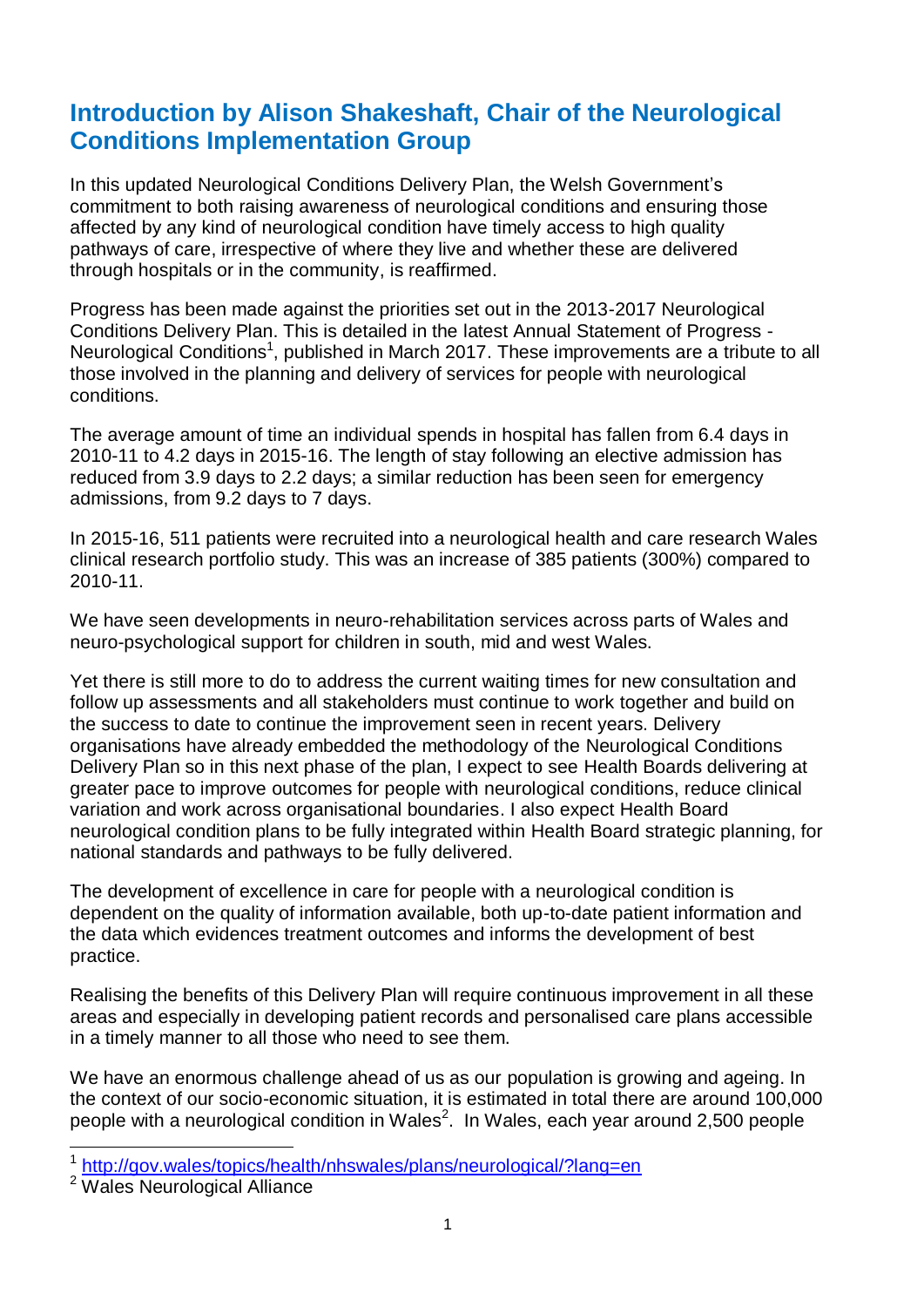are diagnosed with Parkinson's disease, epilepsy, multiple sclerosis or motor neurone disease. The latest prevalence data from Public Health Wales (2014-15) indicates out of the 100,000 over 41,000 people in Wales are estimated to suffer from one of the following neurological conditions; Parkinson's disease, epilepsy, multiple sclerosis, muscular dystrophy, motor neurone disease and cerebral palsy. In addition, a further 10,000 people each year were admitted to hospital for an acquired brain injury.

It has been estimated between 2% and 3% of children will have some level of disability leading to additional health and educational needs. The vast majority of childhood disabilities are neurological in origin, with paediatric epilepsy the most common neurological disorder affecting about 0.7% of all children.

People with neurological conditions can experience difficulties ranging from living with a condition which may weaken or disable them for periods of time through to needing help for most everyday tasks.

It is an enormous challenge for the health service to absorb anticipated future levels of demand. In terms of productivity the service has responded well. The annual increases in demand have, by and large, not led to reductions in timeliness of care. There were just over 18,500 hospital admissions related to neurological conditions in 2015-16, with an average length of stay of 4.2 days.

It is expected that numbers of people with neurological conditions will increase in the future due to increased longevity, improved survival rates and improved general health care. This increasing level of demand, and the cost and complexity of healthcare must be recognised. This is not an issue confined to neurological conditions and the health service in general is facing enormous challenges and pressures. The latest available figures highlighted between 2010-11and 2014-15 there was a 65% increase in NHS expenditure on neurological conditions<sup>3</sup>, making it the tenth biggest spend for the NHS in terms of per head of population. This demand will be set against the finite resources likely to be available for health and care services in Wales, which makes it challenging to simultaneously improve quality and performance.

At the heart of service delivery, a quality improvement focus is tackling variation. As a country with a small number of providers we can do better to tackle differences in pathways of care and reduce inequalities. Our vision is for fully integrated primary, community, secondary and specialist pathways of care, designed around the needs of the patient, to provide the support needed for patients to do what they can to manage their condition. People will spend a small proportion of their lives in direct contact with healthcare professionals and so have personal responsibility to do all they can to manage their condition. This concept is at the heart of the future of healthcare, coresponsibility and co-production of care.

We need to continue our efforts to raise awareness of neurological conditions. I know day in and day out health professionals, management teams, the third sector and the patients themselves are working hard to achieve the best outcomes. The purpose of this Delivery Plan is to support and encourage this effort by providing national leadership, encouraging collaborative working and planning ahead. We are more likely to get to where we need to be by working together.

 $\overline{a}$ 

<sup>&</sup>lt;sup>3</sup> [http://gov.wales/docs/statistics/2016/160511-nhs-expenditure-programme-budgets-2014-](http://gov.wales/docs/statistics/2016/160511-nhs-expenditure-programme-budgets-2014-15-en.pdf) [15-en.pdf](http://gov.wales/docs/statistics/2016/160511-nhs-expenditure-programme-budgets-2014-15-en.pdf)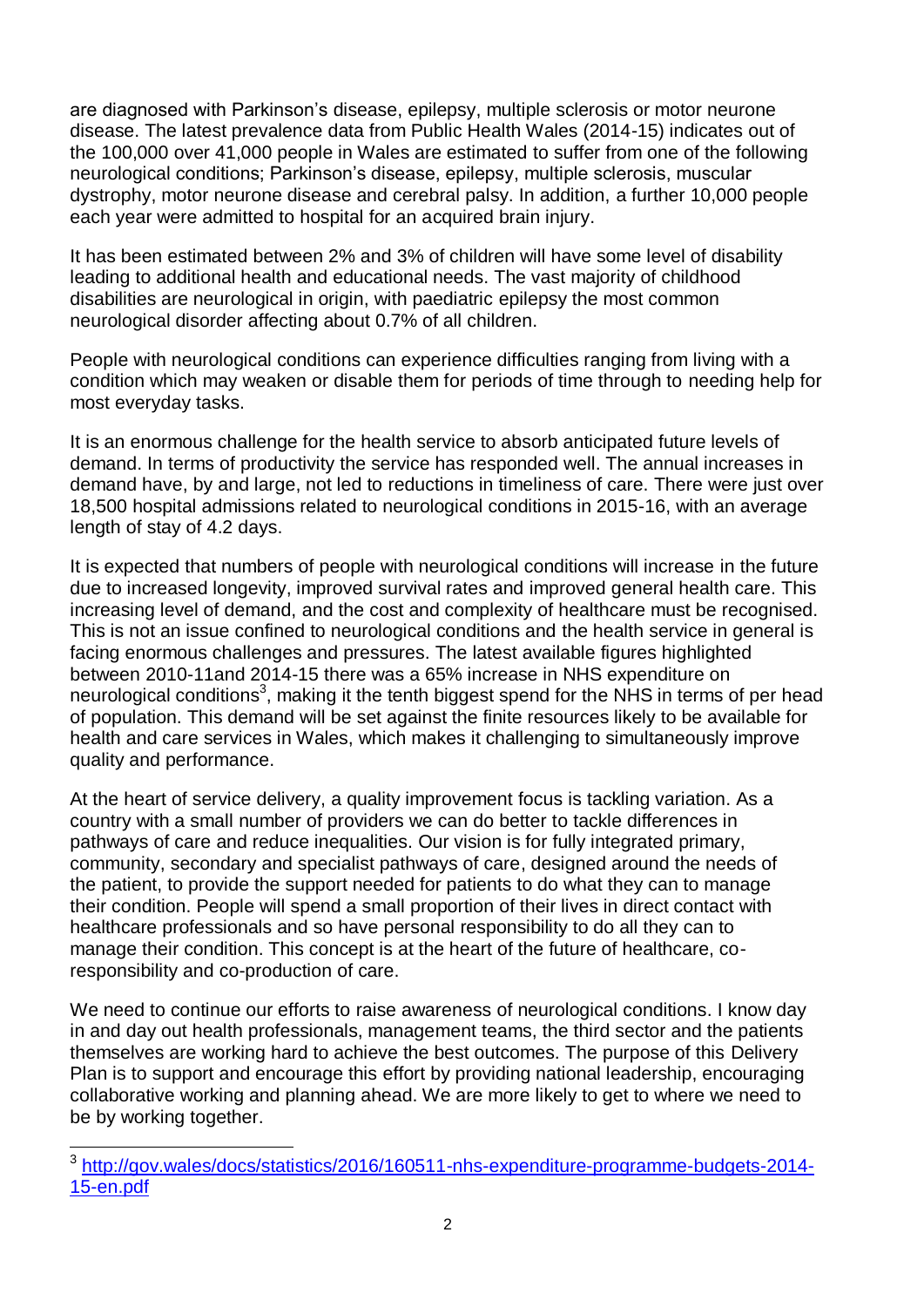We must make the most of our assets in Wales. Not least the skill, dedication and hard work of our clinical staff, service managers and third sector organisations. We should also look to create a more equal relationship between patient and healthcare professional, enabling people to co-produce their treatment based on their values, goals and circumstances.

We have the opportunity in Wales to take a population approach with a shared common vision utilising collaborative and planned approaches. We will continue to bring our providers, stakeholders and commissioners together routinely to deliver this common vision. We will build on our commitment to quality, equity and evidence-based pathways of care to make the most of the resources at our disposal.

This plan builds on the foundations from the previous plan and continues to drive forward the vision for improving neurological services across Wales more effectively and at a greater pace, in conjunction with Health Boards' local vision for their resident population and aligned with Integrated Medium Term Plans. Collaborative working between the Implementation Group, NHS organisations, social services and third sector partners is key to ensure services are effective to meet population need and reduce variability of services.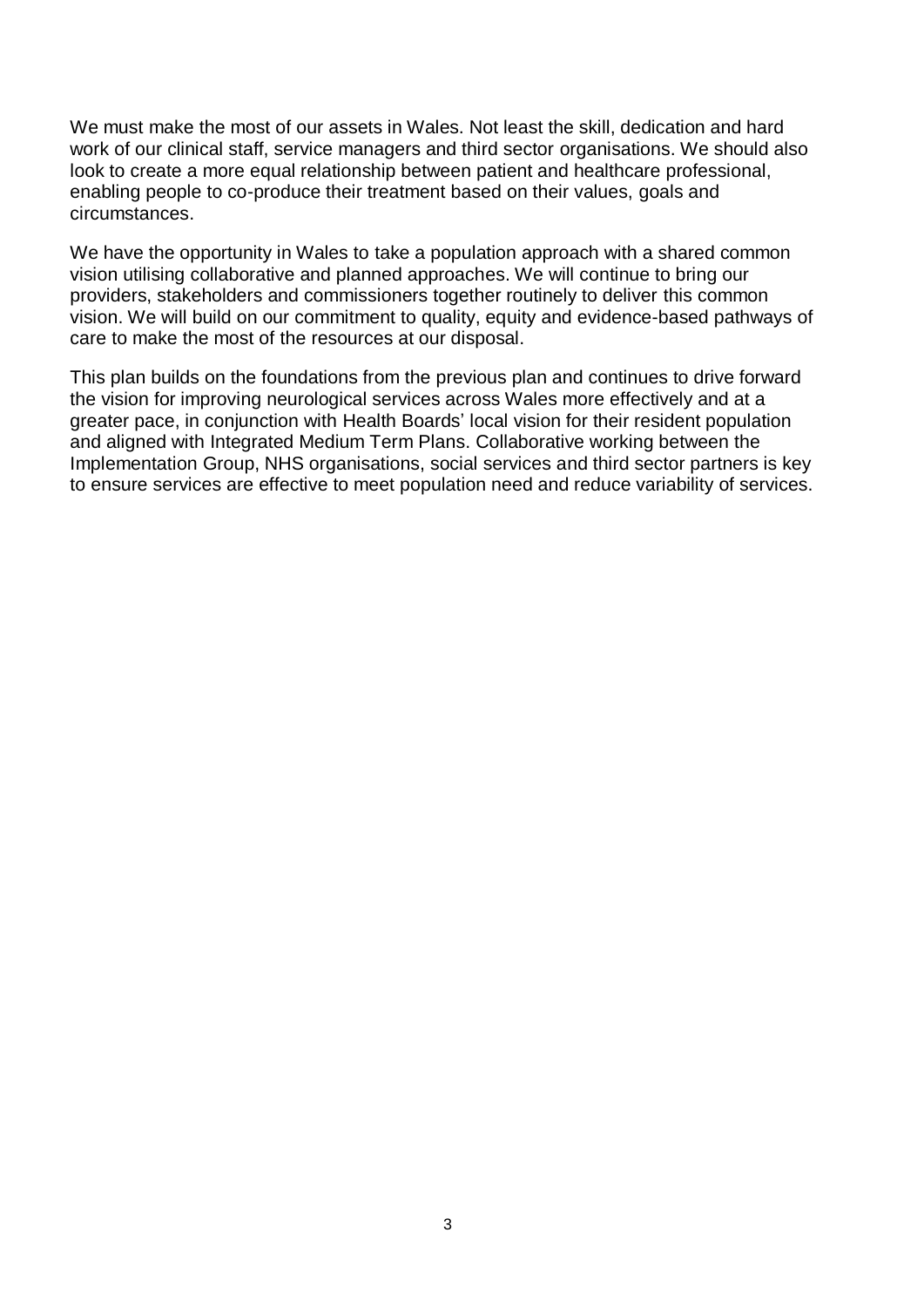# **1. Overview and Context**

 $\overline{a}$ 

People with neurological conditions may have complex needs which affect their ability to function not just physical needs, but also psychological and social needs for support, to help the individual achieve their best possible outcome. To improve services for people living with a neurological condition and implement the Delivery Plan in this context is challenging.

This Plan encompasses a range of actions, to meet the needs of people affected by a neurological condition. These will focus on the quality of the pathway of care and the outcomes it delivers by looking at compliance with standards, benchmarking with others and identifying areas for improvement.

This Delivery Plan covers neurological conditions broadly, highlighting the importance of raising awareness and providing high quality diagnosis, treatment and care. Some neurological conditions are life-long with possible onset at any time. Others, such as cerebral palsy, are present from birth. Some conditions, such as muscular dystrophy, commonly appear in early childhood; others, such as Parkinson's disease affect older people. Some neurodegenerative conditions, such as multiple sclerosis, motor neurone disease and Huntington's disease, affect people mainly in adulthood and will cause deterioration over time, affecting a person's quality of life and their ability to live independently.

There are more than 250 recognised neurological conditions. Some are more common than others. They tend to be poorly understood by the general public. Levels of awareness are low, even about relatively common conditions, such as epilepsy.

Some neurological conditions are life threatening; most of them affect a person's quality of life and many cause life-long disability. Caring for someone with a debilitating illness often means carers have to give up their own employment, in addition to the person with the condition being unable to continue to be economically active, with devastating impacts on families.

Patients must have access to timely and expert care often best delivered in the community. We therefore need to encourage health boards to implement the Royal College of Physicians' future hospital workforce model with more specialist care delivered in community settings<sup>4</sup>. This needs to be aligned to the development of general practice clusters in health boards and the advances in technology that allow communication through e-mail or smartphone for advice and telemedicine for consultations.

Stroke and dementia are not covered in this plan as patients with these have their own delivery plans. For some people with neurological conditions it will also be appropriate to refer to the *Respiratory Health Delivery Plan*, *Stroke Delivery Plan*, *Delivering End of Life Care Plan, Critically Ill Delivery Plan* and the *Rare Diseases Implementation Plan*.

Despite efforts to work towards making improvements in the care for people with neurological conditions and ensuring NICE guidelines and quality standards are being followed in providing treatment to improve the quality of life, there is a need to raise the profile of these conditions and deliver a quicker pace of change going forward. This will be

<sup>&</sup>lt;sup>4</sup> Future Hospital Commission. Future Hospital: caring for medical patients. RCP London, 2013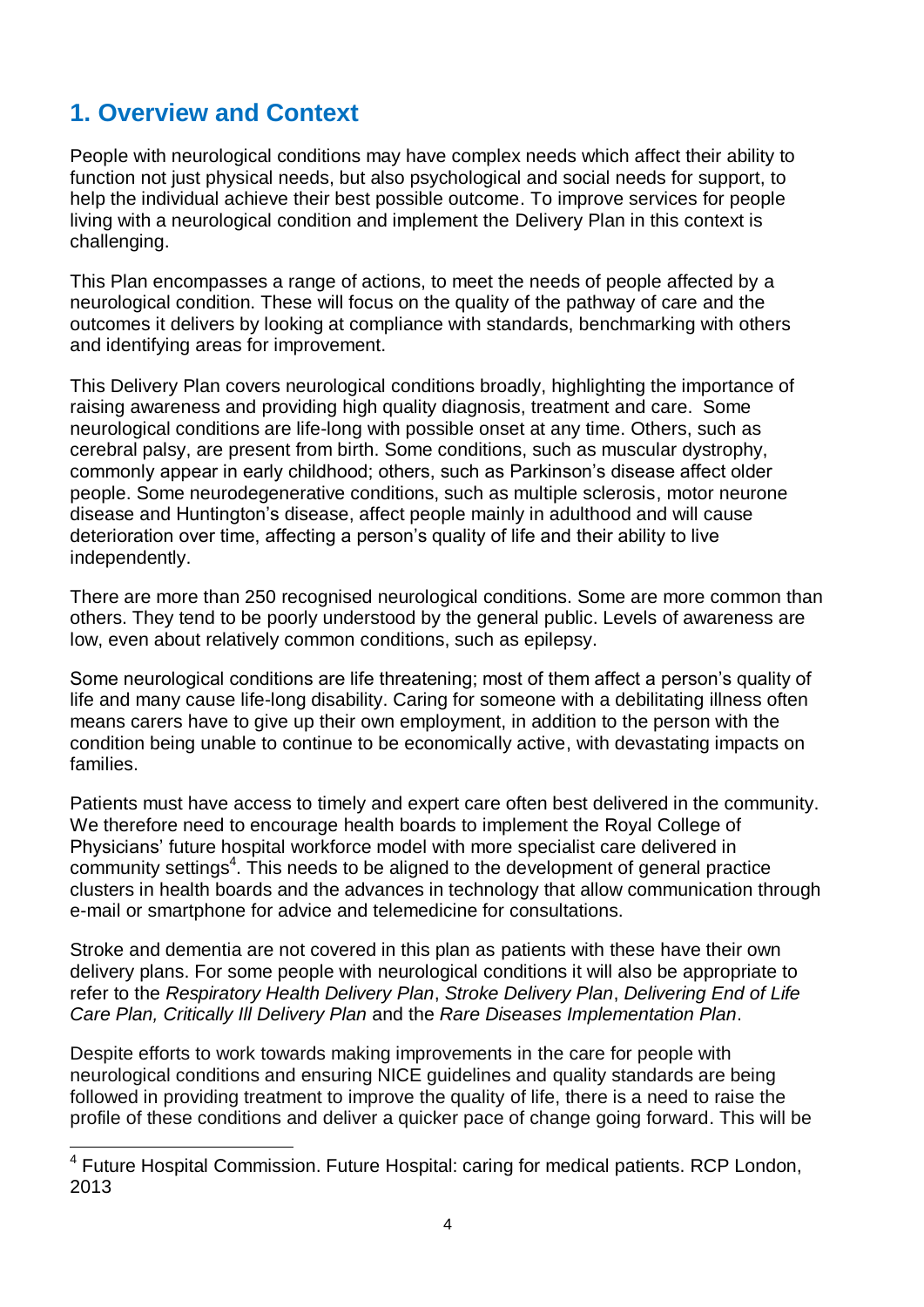needed to facilitate the delivery of integrated quality, affordable models of care in the face of growing demand and deliver improved patient care, safety and experiences underpinned by good communication and planning.

Children living with a neurological condition should receive the best possible support and care in Wales in all environments including schools. We also need to consider how we can better engage with patients and gain an insight into their experience, both nationally and locally, to ensure pathways of care are genuinely co-produced with structured and broad input. We must make use of the clinical leaders in this field to drive system change and be responsive to clinical audit and peer review findings, as well as more proactively embedding improvement programmes.

In 2016, the Neurological Conditions Implementation Group started to work with the Stroke Implementation Group to develop/identify appropriate *Patient Reported Experience Measures* (PREMs) and *Patient Reported Outcome Measures* (PROMs) for stroke and neurological conditions in Wales. The Groups have also provided joint funding for the expansion of neurorehabilitation services across Wales to build capacity and expertise across the stroke and neurological rehabilitation workforce. Due to the synergy between both groups, they have appointed a joint co-ordinator to ensure both Groups are working collaboratively to develop local interventions and services based around the common impairments of both stroke and neurological disorders.

This updated Plan builds on the last and gives the NHS and its partners the continuity of approach it needs. This Plan is set out similarly, covering the need to raise awareness, diagnose early, to provide fast, effective and safe care, treatment and research. These chapters are underpinned throughout by the need for quality patient information and digital tools. This plan includes streamlined introduction and performance reporting sections. It has also been written to reflect the latest strategic drivers, including prudent healthcare, the primary care plan and new legislation.

It is vital services pull together and do everything possible to alleviate future demand and deliver the best outcomes for patients. We are at a point where we need to build upon the foundations laid, with focus and determination to deliver not a gradual sustainable improvement but an immediate and fundamental change in pace for Wales to lead the way in providing care for people, of all ages, affected by neurological conditions within Wales.

Since the publication of the first Delivery Plan there have been a number of strategic and legislative changes that have impacted upon policy and need to be reflected in this updated Plan.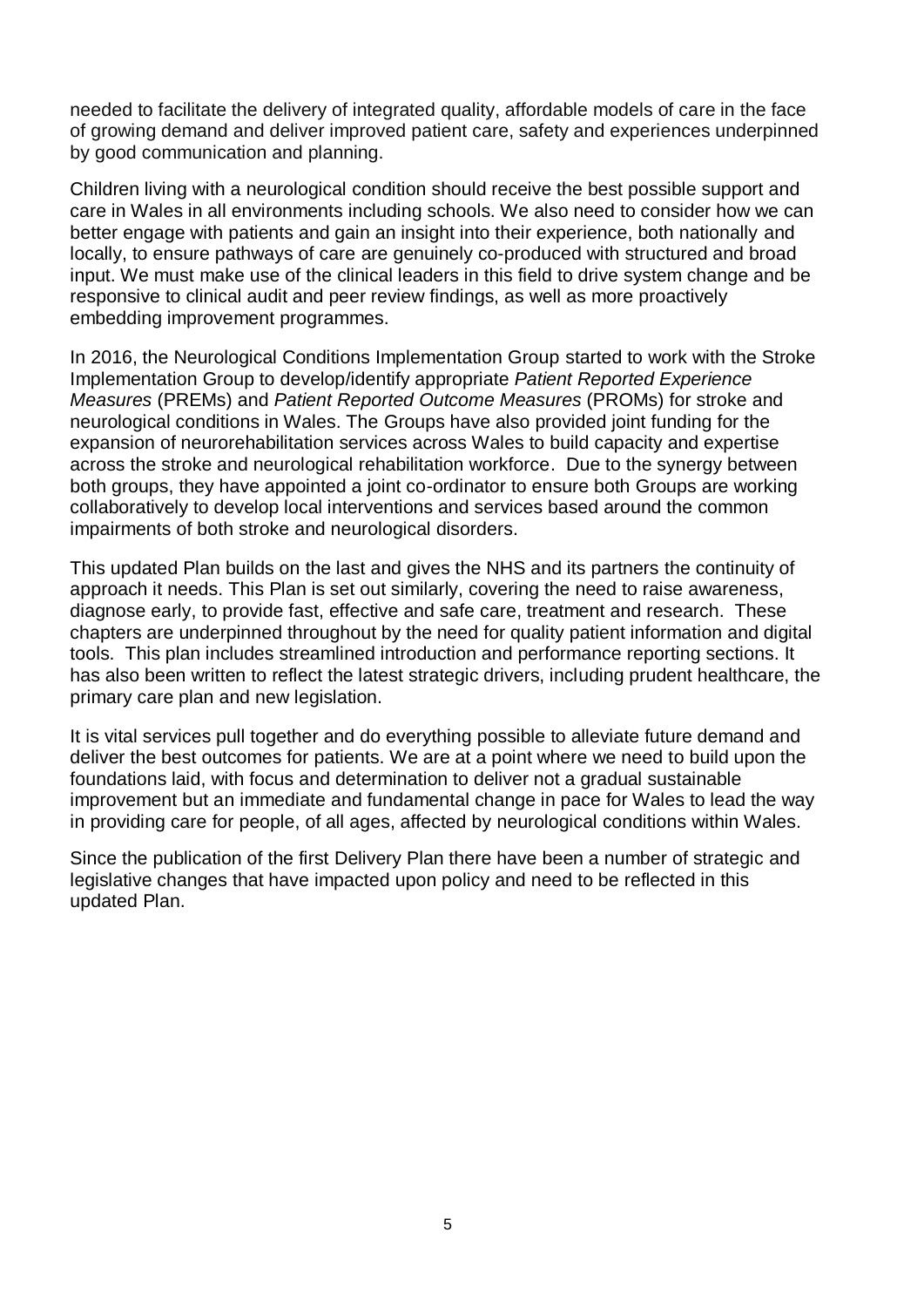# **2. Raising awareness of neurological conditions**

Neurological conditions are common and yet awareness amongst the general public, health and social care staff is poor. Different neurological conditions can present clinically in many ways. Some conditions are treatable, some have no cure, some require long-term chronic management from childhood to old age and some are rapidly progressive and terminal.

As well as the clinical presentation being diverse, the experience of living with a neurological condition can have various psychological, social and emotional impacts on a person's life. At times, this can affect relationships, leisure activities, work and income, often resulting in major lifestyle changes for both the person living with the condition, and their family and carers.

There is evidence of discrimination against people with neurological conditions when accessing services due to ignorance, for example, slurred speech in Parkinson's disease or motor neurone disease has been assumed to be a result of drunkenness. Likewise, people living with ataxia have reported feeling embarrassed about speaking, having difficulty talking on the telephone and having reduced confidence leading to social isolation $5$ .

Given the varying clinical and psycho-social complexities across conditions, there is little wonder public and professional understanding of neurological conditions is at best poor and at worst damaging.

Changing awareness to across health, social care, housing and educational services will require the expertise of people living with a neurological condition, their family and carers in the design and delivery of services. Neurological conditions can affect children and adults and so the needs of children living with a neurological condition and those young carers looking after family members require the same partnership in design and delivery of services.

People affected by neurological conditions access clinical support services at different stages of their condition. Entry to the 'system' is varied and may be from GP surgeries, various community and social services, outpatient clinics or emergency units dependent upon the stage or progression of the condition. This poses challenges for clinical coordination and self-management.

People affected by a neurological condition often do not know how to navigate the complexities of health and social care services systems. People need:

- To have clear information about their condition to support self-management
- To know how to access services for their specific neurological condition when needed
- To have confidence services are proactively coordinated

 $\overline{\phantom{a}}$ 

Many people living with a neurological condition do not need continuous care at a hospital or community service. They need:

 Reassurance they are being cared for within a network of care that supports selfmanagement, shared best practice, good communication and easy access to the service when and where necessary.

The communication and coordination of care between professional disciplines, services and agencies can sometimes appear fragmented and confusing for both the person affected by

<sup>5</sup> Management of the ataxias towards best clinical practice. 3rd Edition. July 2016. Ataxia UK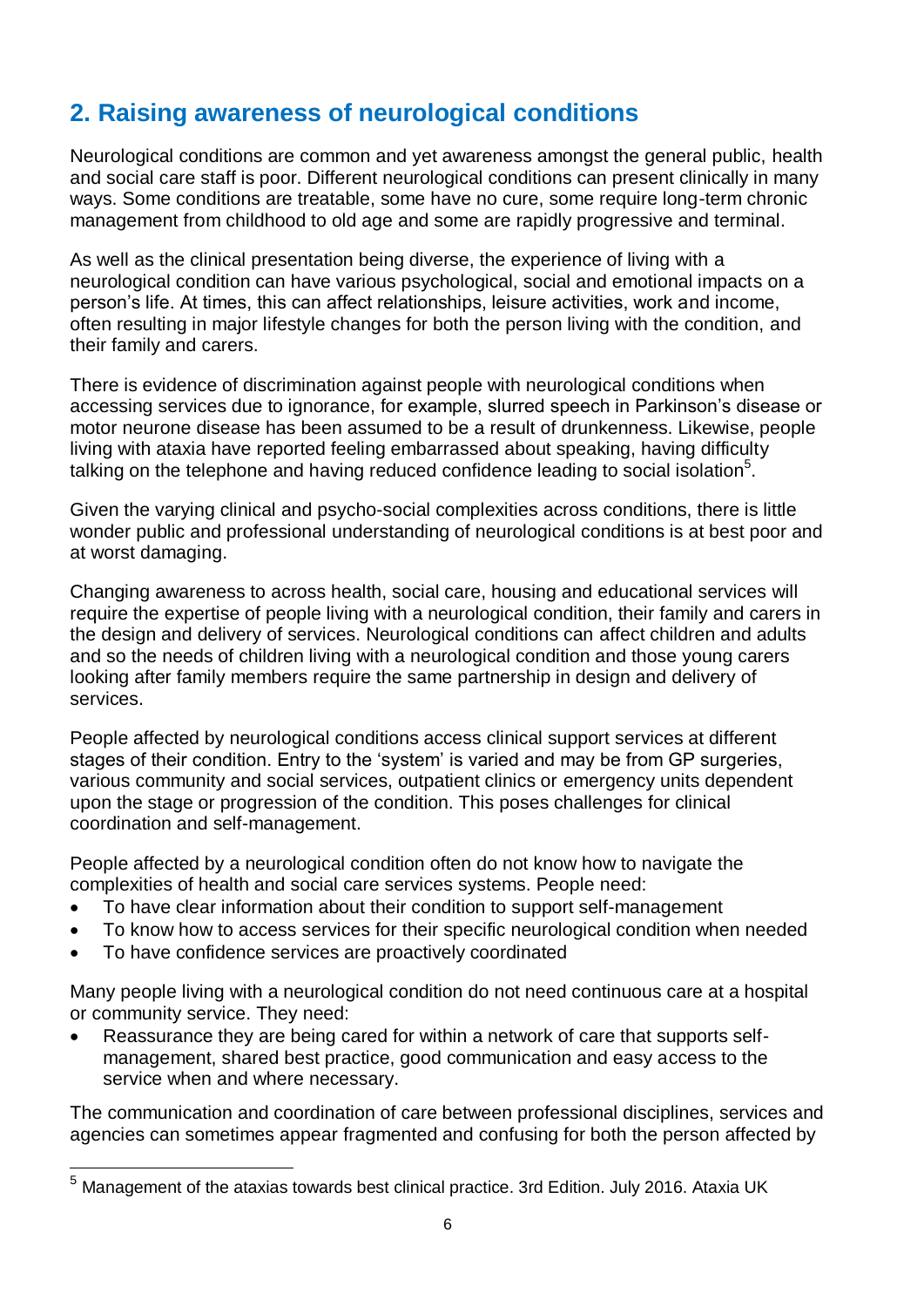the condition and care staff. The level of understanding and experience of neurological conditions amongst clinical and non-clinical care staff is varied. It is therefore understandable generic services do not have condition specific knowledge and expertise, but all staff should have a basic level of knowledge and awareness of neurological conditions. Staff should know how to access condition specific information, expertise, training and development when needed.

These basic principles are necessary to ensure people living with neurological conditions have confidence their condition is understood by whichever health or social care service they access.

Using information from service users on their experience of NHS care is critical to improving future patient experience. Health Boards in collaboration with the third sector must use effective ways of finding out patients' views and using these to plan and deliver better care.

People with neurological conditions must be at the centre of service development and offered appropriate information in appropriate language and format. Clear information is central to the overall quality of each patient's experience. Quality, accessible health and care information supports people to participate in shared decisions about their care. They must also have clear treatment plans to guide them through what can be very complex care processes. Increasingly people should be able to access their own clinical records and interact digitally with the health service. Information isn't just about leaflets and printed information; it can be hospital signage, appointment notifications, websites, informed consent, personal health records, patient education programmes and social media.

Key information must comply with the Welsh language standards and be produced in a range of formats to enable accessibility. Health and care information for patients, families, carers and the public needs to be of high quality, easy to access and easily understood. It should engage people in their well-being, improve their experience and enable them and their families or carers to make informed choices about their lifestyle, treatment and the services they use. By providing good quality information, we can help to ensure people feel empowered and have greater protection and choice in all key aspects of their healthcare. Information should be planned and coproduced with patients, families and carers to ensure it meets their needs.

The previous Delivery Plan recognised the need for raising awareness of neurological conditions in Wales, resulting in some limited improvements. This updated Plan is, however, far more ambitious and aims to raise awareness of neurological conditions in a more coordinated, evidenced and sustained way for health and social care staff and the general public.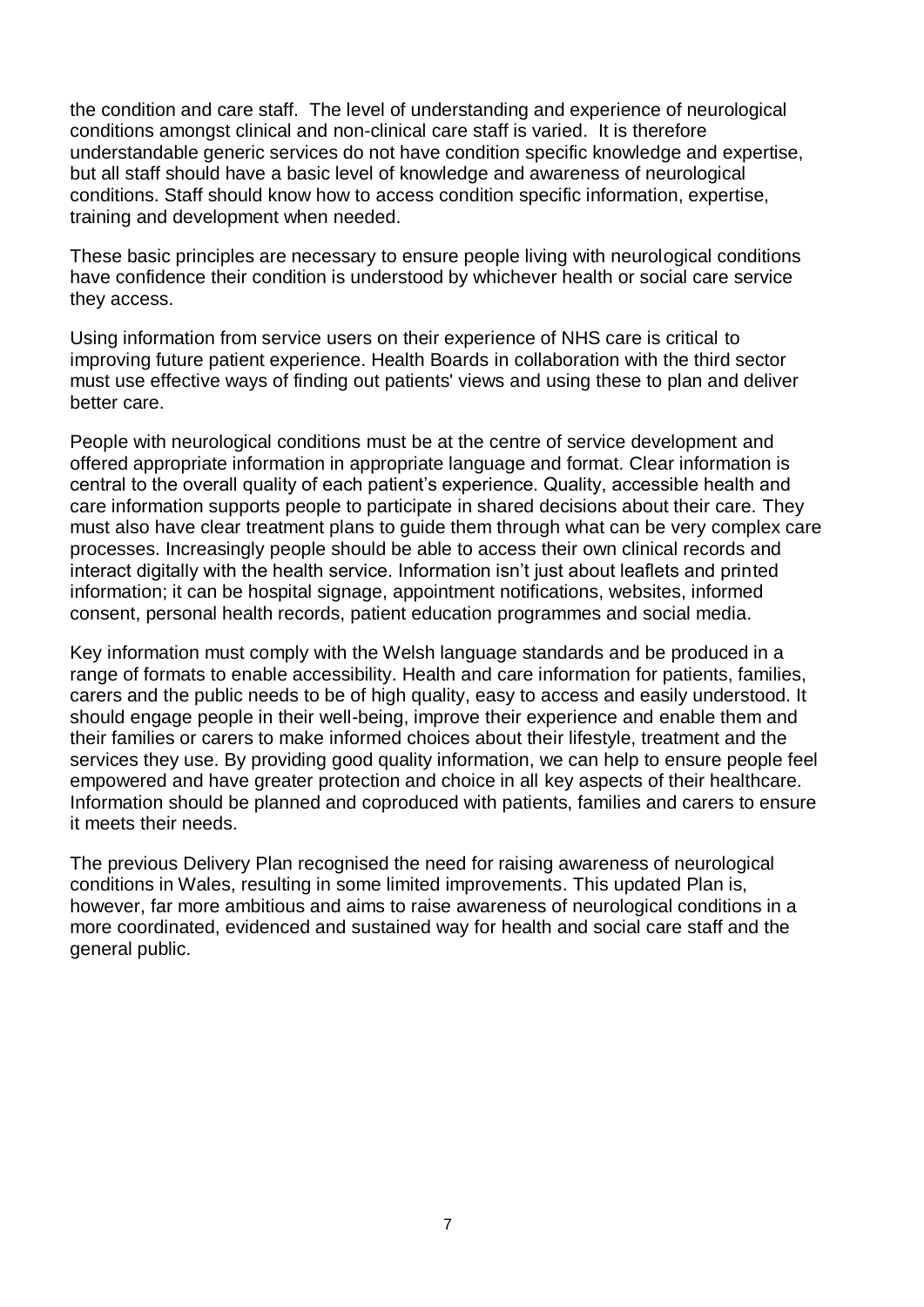#### **Key actions**

- 1. Wales Neurological Alliance (WNA) to lead on scoping current awareness raising activities across the statutory and third sectors and make recommendations for ongoing awareness raising priorities in partnership between statutory agencies and the third sector.
- 2. Health Boards and Local Authorities to develop neurological education frameworks to support the training and development needs of staff working with people living with a neurological condition.
- 3. Health Boards to establish Neurological Service User Forums in partnership with people living with neurological conditions to inform awareness raising needs and service improvements which meet their needs.
- 4. Health Boards in collaboration with NHS Wales Informatics Services (NWIS) to develop clear and easy access to information and support about neurological conditions through a single NHS portal (once for Wales) linking with statutory and third sector condition specific organisations.
- 5. Health Boards to involve patients and carers in the design of services; service users' views on services are sought regularly and acted on to ensure continuous improvement.
- 6. Health Boards and Welsh Government to publish information on NHS performance for neurological conditions that is easily available to the public.

- Improvements in awareness evidenced in Patient Experience and Outcome Measures
- Number of Health Boards with comprehensive education frameworks
- Number of Health Boards facilitating active Neurological Service User Forums
- Number of hits on Once for Wales portal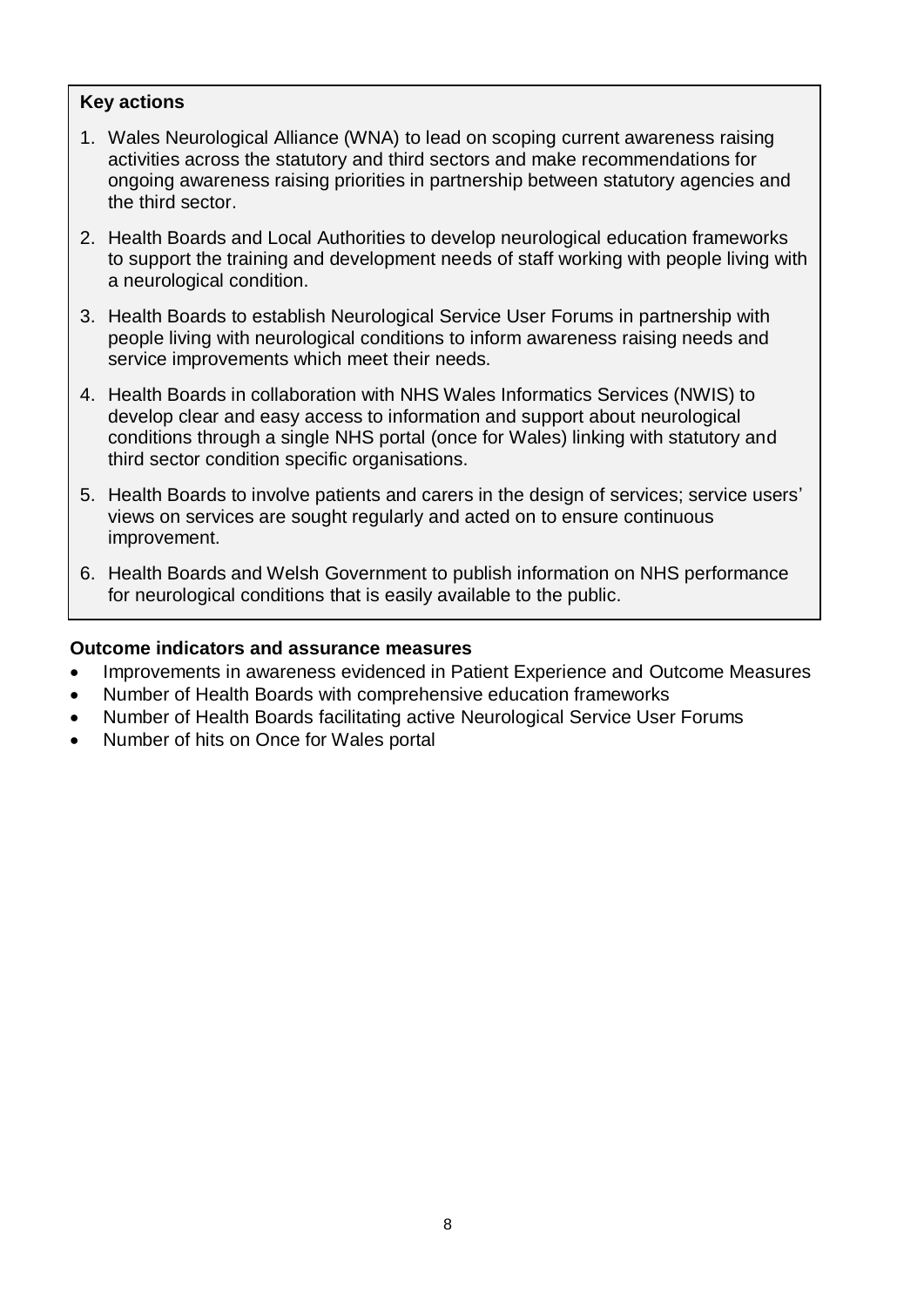## **3. Timely diagnosis of neurological conditions**

National Guidelines set out the Welsh Government's expectations of effective care for people with a neurological condition. These include the National Institute for Health and Clinical Excellence (NICE) guidelines, the Quality and Outcomes Framework for GPs, care pathways and other documents such as professional standards or publications such as the Service Development Directives. Services should be developed and delivered in line with the relevant guidance for those conditions where they apply, but the wide range of neurological conditions means many will not have a specific guidance.

The first point in the patient pathway for someone presenting with neurological symptoms is varied. It is usually a visit to their GP, but it may be a clinical referral or self-referral to an optician, physiotherapist, podiatrist, dietician, occupational therapist or speech and language therapist. Alternatively it may be via a referral to a hospital speciality such as orthopaedics, ophthalmology, Ear Nose and Throat (ENT) or the acute medical team. Neurological conditions therefore present a challenge, as symptoms can be mistaken for other more common conditions leading to misdiagnosis before finally making a referral to a relevant specialist. Basic education for primary care teams, and hospital healthcare workers, will improve their knowledge and awareness of neurological conditions thus reducing possible delays in referrals.

All GPs should have access to timely specialist advice by telephone or e-mail contact with members of the Multi-Disciplinary Team. GPs are expected to have direct access to a range of diagnostic tests and procedures for those people where neurological condition is suspected. This includes access to Computerised Tomography (CT) scans and where appropriate, nerve conduction studies (NCS).

Individuals and their families and carers can experience distress and anxiety while waiting for a diagnosis. Early diagnosis can reduce this and lead to earlier treatment and effective management.

Those with family members having an inherited neurological condition should have access to appropriate genetic advice and genetic testing. The person and their family should be offered counselling, access to neuropsychology/psychiatry and information about the implications of their condition so they can make informed decisions about testing, treatment and other life choices.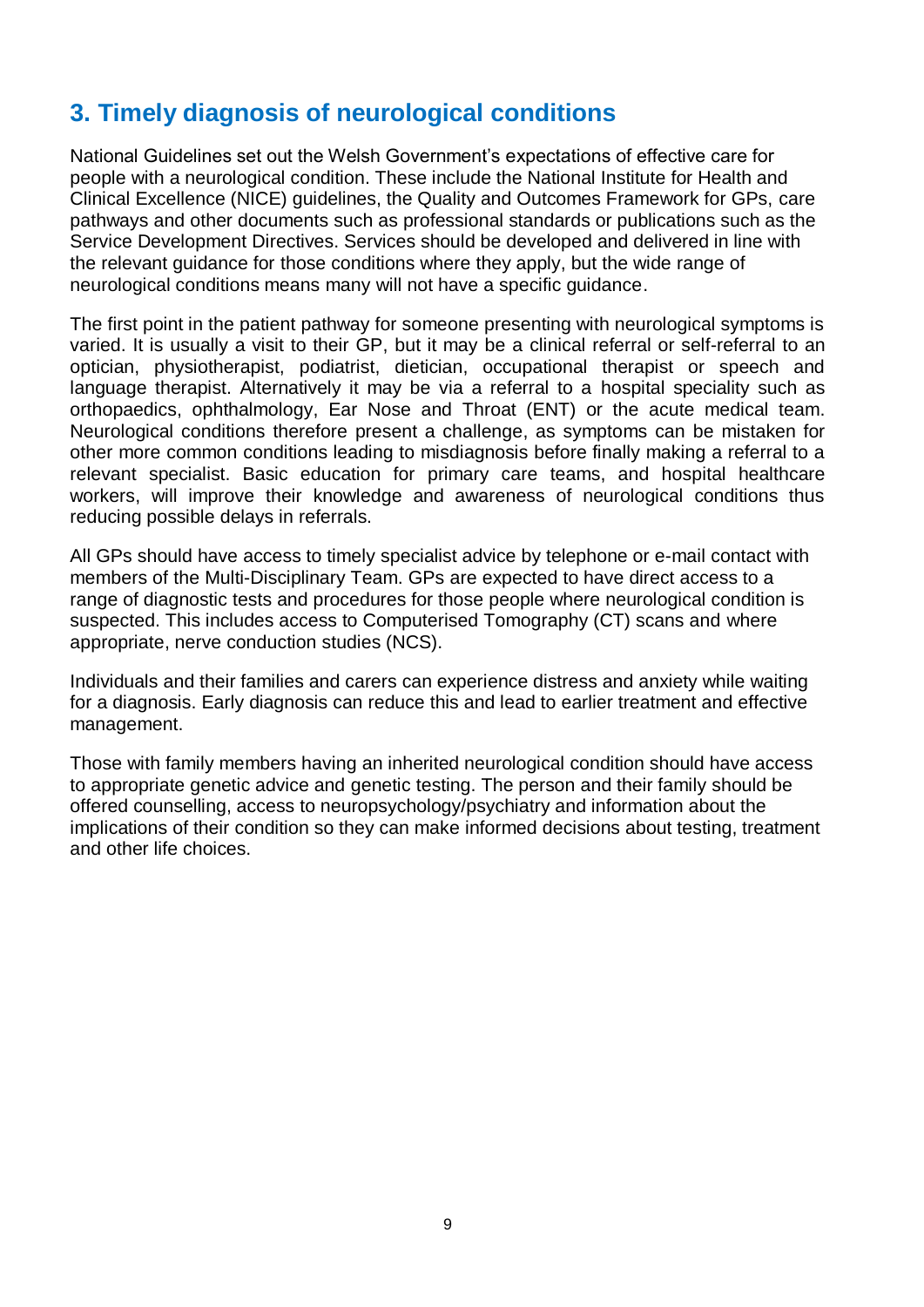#### **Key actions**

- 1. Health Boards to provide GPs with timely access to specialist advice through structured telephone and email contact, speeding diagnosis for people who may not need referral to a clinic.
- 2. Health Boards to ensure timely access to multidisciplinary assessment to support diagnosis where necessary.
- 3. Health Boards to provide GPs with timely and direct access to CT where appropriate and in line with agreed diagnostic protocols.
- 4. Health Boards and Primary Care Networks to raise awareness of neurological symptoms with GPs and ensure through audit people are referred to secondary and tertiary care in line with national guidance and referral protocols and pathways, where these exist. Referral protocols to be developed where none exist.
- 5. Health Boards to provide specialist advice within 24 hours (on a 7 day week basis) for those admitted acutely to hospital with a suspected neurological problem.
- 6. Health Boards to provide appropriate access to outpatient services for new urgent and non-urgent referrals to meet GP and patient need.
- 7. Health Boards to ensure follow-up arrangements for patients are appropriate and timely.

- Waiting times for urgent appointments
- Waiting times for non-urgent appointments
- Waiting times for follow-up appointments
- Waiting times for outpatient diagnostics (imaging, neurophysiology)
- Referral protocols to be developed and audited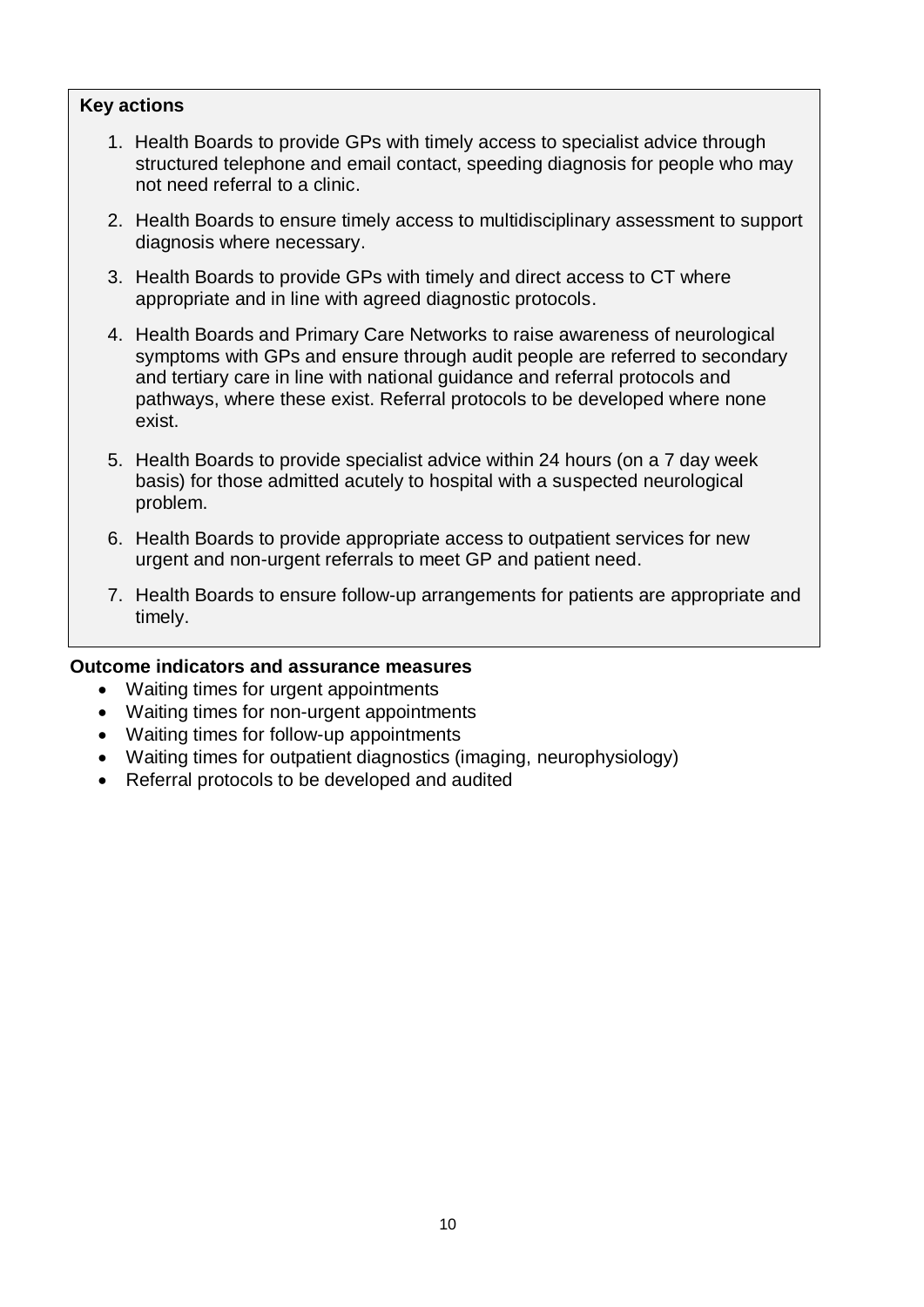## **4. Fast, effective, safe care and rehabilitation**

Approximately one in seven consultations in primary care is for a nervous system symptom of some kind and up to one in five emergency admissions to hospital is due to a neurological problem<sup>6</sup>. Referrals to neurology outpatients are also increasing and people may not be diagnosed until several months after their first visit to the GP. Once a diagnosis has been given, support in the community is variable and many people are left feeling isolated knowing their condition is "long term" and will be with them for the rest of their lives.

Many patients with a neurological condition will need to attend hospital for some part of their management, although it is hoped an increasing proportion will thereafter be managed predominantly in primary and community care.

There is no single model for neuroscience services since they all serve different communities and different patients, so what works in one organisation or health community might not work in another. What is important, are the principles behind change and seeing how a change in one organisation may be translated into another.

The vital role of carers in supporting patients with a neurological condition and providing therapeutic interventions should not be forgotten. As a familiar face, with a depth of understanding of the individual's condition, this can provide many benefits, including psychological support and stability, especially during periods of hospitalisation.

Some people with learning disabilities can deteriorate rapidly and this may be difficult to identify especially if they are unable to communicate verbally, carers often accompany patients in hospital and listening to their concerns may help in identifying where a person is in danger of deterioration in their condition. Learning disability liaison nurses, can support staff to ensure reasonable adjustments are made.

Hospital services should be co-ordinated with excellent communications and handovers across boundaries, both within the acute setting and primary care. Services should be delivered promptly with a focus on positive patient experience. Where a patient with a neurological condition is admitted to hospital, whether or not the reason for admission is neurological in nature, the neurological team should be notified as soon as practically possible. Systems and protocols should be developed to respect and enable patients to self-manage their medication whilst in hospital where deemed appropriate. For some conditions e.g. Parkinson's disease the timing of medication is key to controlling symptoms and managing their condition and disruption to well-established patterns can lead to significant set-backs.

A detailed framework for delivering high quality evidence based neuroscience services, through well organised Multi-Disciplinary Teams, is provided in national guidance, such as NICE guidance and care pathways. Compliance with such frameworks will be central to the delivery of this Plan. Health Boards and Trusts must ensure effective governance and reporting arrangements are in place to monitor the provision of safe and effective care.

*The Health and Care Standards 2015* published by Welsh Government are designed so they can be implemented in all health care services, settings and locations. They establish

 $\overline{\phantom{a}}$ 

 $6$  Action on Neurology, NHS Institute for Innovation and Improvement www.institute.nhs.uk/index.php?option=com\_joomcart&main\_page=document\_product\_info &products\_id=222&cPath=67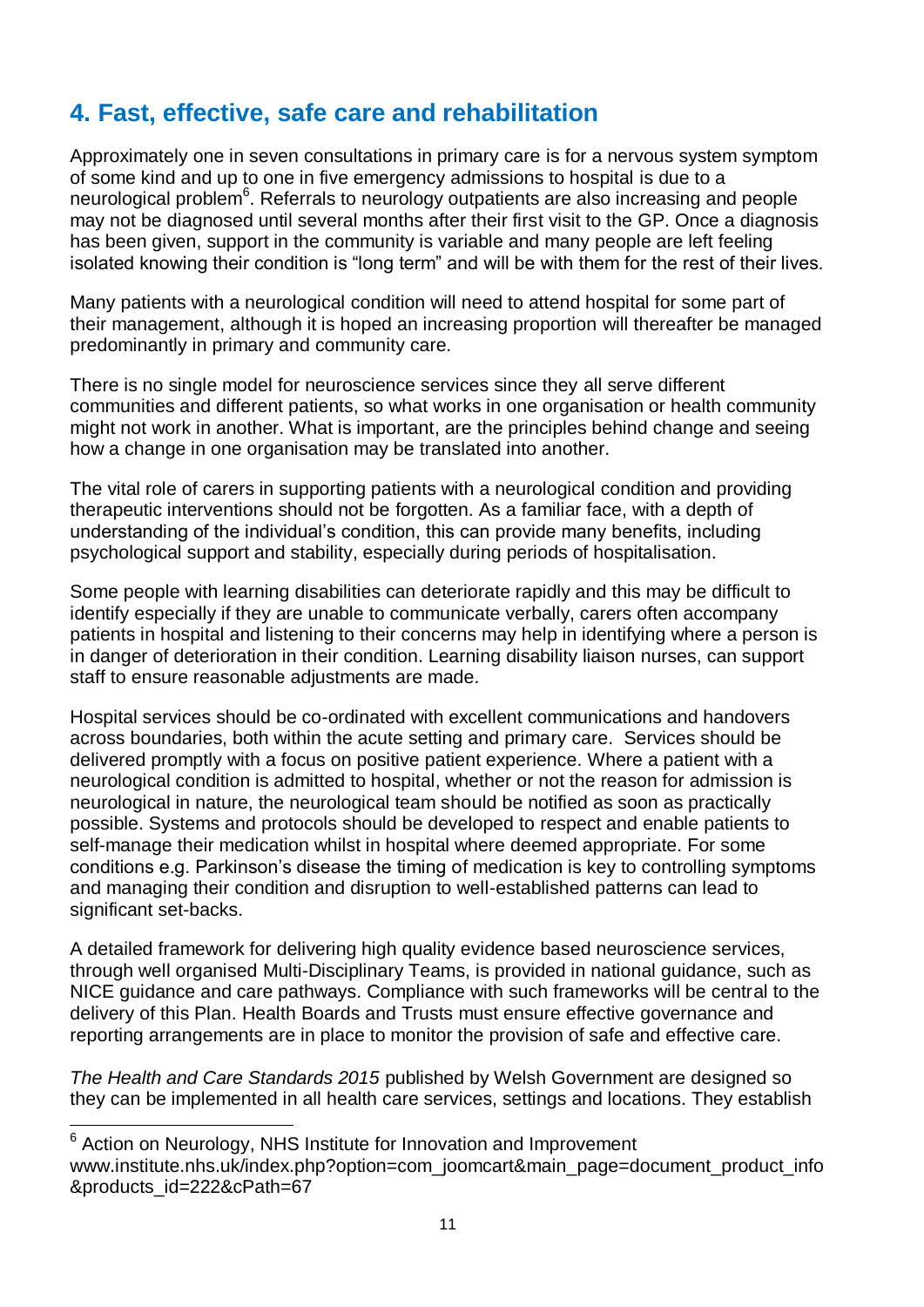a basis for improving the quality and safety of healthcare services by providing a framework which can be used in identifying strengths and achieving excellence.

*Achieving Excellence: The Quality Delivery Plan for the NHS in Wales 2012-16* describes a journey to consistent excellence in service. It outlines actions for quality assurance and improvement and provides a commitment to a quality–driven NHS that provides services which are safe, effective, accessible and affordable, and come with an excellent user experience. This Plan is being updated.

Information on NHS performance is essential to inform policy, drive continuous improvement in service delivery and to provide transparent information to the public on the services which matter to them.

Overall, the numbers of all kinds of neurological clinical specialists, be they doctors, healthcare scientists, nurses or therapists, remain low and this needs to be addressed. However, it is important neurological services are organised in a way that is responsive to patients needs and make best use of existing resources. While increased resources are important, it is clear these resources need to be used differently to the way they are at present.

Health Boards, working with the Welsh Health Specialised Services Committee (WHSSC), should ensure specialised neuroscience services are planned and configured in a way that provides the highest standards of multidisciplinary care and outcomes. The NHS should support patients and families with travel and accommodation arrangements in line with the All-Wales Protocol for Non-Emergency Patient Transport.

For many, managing their neurological condition will not be about recovery, but about delaying and/or diminishing the effects of inevitable deterioration given the progressive nature of the condition. Services need to be provided for this process to be managed with dignity and self-determination as effectively as possible.

People in the later stages of long term neurological conditions should be supported in having early discussions about escalation and their end of life care, if appropriate. Individuals, and those important to them, need the opportunity to have open and transparent discussions about personalised plans that enable a holistic approach to promoting their choices of treatment, care and support; in line with the *Delivering End of Life Care Plan*.

Understanding the experience of living with the effects of neurological conditions and of being an NHS patient or service user, is fundamental for patient-centred, co-operative services. This understanding is also key to developing appropriate services and for measuring the effectiveness of services. Patient Reported Outcome Measures (PROMs) and Patient Experience Outcome Measures (PREMS) capture a person's perception of their experience with health care service as well as capturing a person's perception of their health. This plan requires the establishment and implementation of appropriate PROMs and PREMs for people with neurological conditions, with findings acted upon to improve services.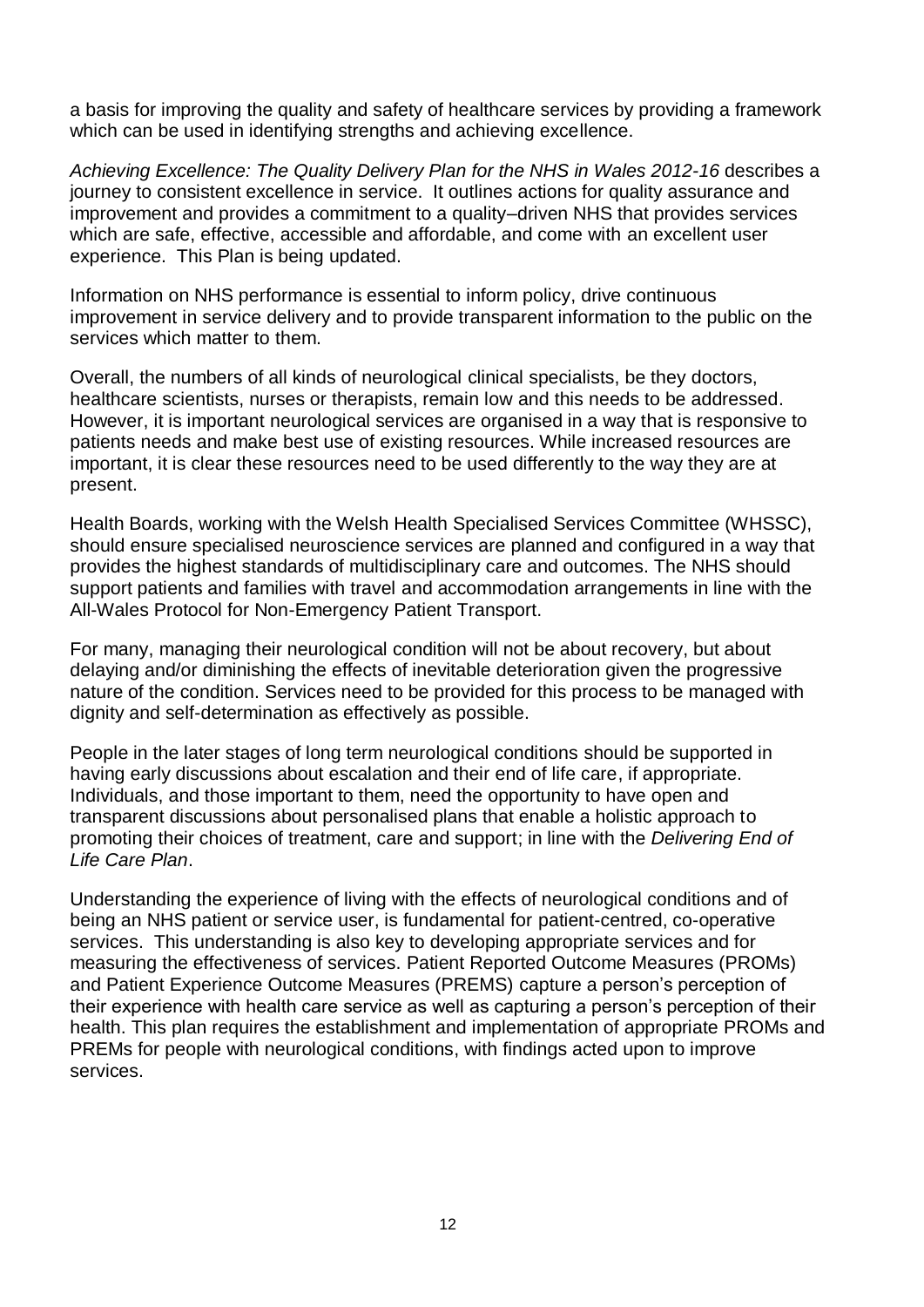#### **Key actions**

- 1. Health Boards to organise services to ensure people admitted with a neurological condition are assessed by a member of the neurology/neurosurgery team, within 24 hours of admission to hospital.
- 2. Health Boards to review, plan and deliver evidence-based and timely treatment, in line with latest evidence, standards and NICE guidance, including access to new diagnostics, technologies, treatments and techniques.
- 3. Health Boards to ensure patients with complex needs have appropriate, timely and co-ordinated access to other specialist services as appropriate.
- 4. Health Boards in collaboration with the Wales Ambulance Service Trust (WAST) to co-ordinate effective transfer of care and timely repatriation of patients from specialist neurological beds to local hospitals as soon as clinically appropriate, following treatment in line with transfer of care plans and the All Wales Repatriation Policy.
- 5. Health Boards to ensure effective and appropriate palliative and end of life care, in line with the *Delivering End of Life Care Plan* for patients who need it.
- 6. Health Boards to develop and implement PROMs and PREMs for patients with neurological conditions and act on findings to continually improve services.
- 7. Health Boards to ensure effective governance arrangements are in place to monitor and review the provision of safe and effective care. This includes taking into account all relevant evidence and guidance including NICE guidelines and quality standards.
- 8. Health Boards to ensure full (100%) participation in national clinical audits to support service improvement and support medical revalidation of clinicians – and ensure that findings are acted on. In addition, participation of all:
	- neurorehabilitation services caring for Welsh patients, in the United Kingdom Rehabilitation Outcomes Collaborative
	- spinal injury units caring for Welsh patients, in the National Spinal Cord Injury Database
	- neurosurgery units caring for Welsh patients, in the Neurosurgical National Audit Programme
- 9. Health Boards to participate in and act on the outcome of peer review and implement any actions.

- Referral to treatment times
- Emergency admission rates
- Access to interventional neuroradiology
- Average length of hospital stay
- Number of unscheduled hospital admissions due for a primary neurological condition
- Organisational compliance audits against NICE guidelines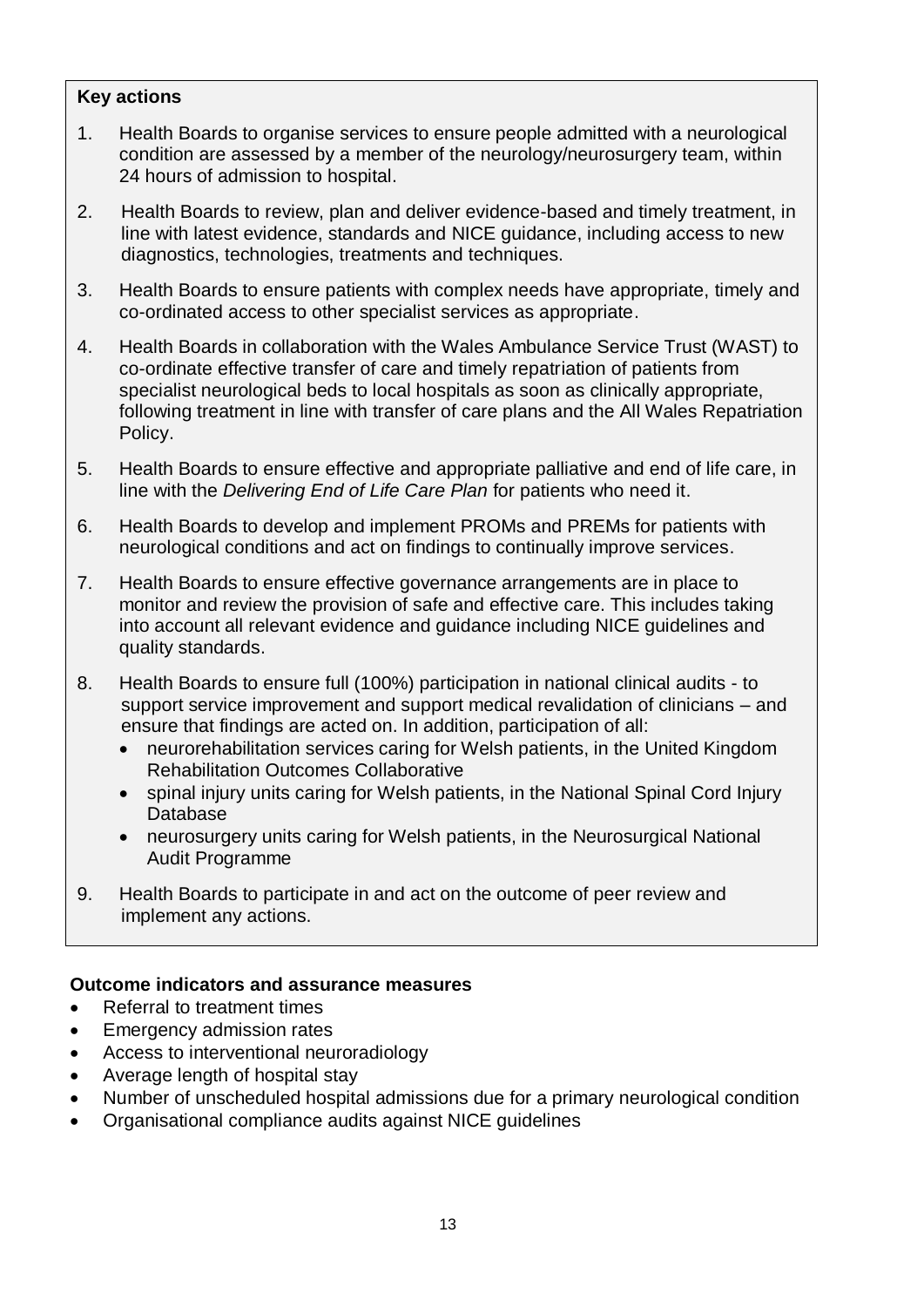# **5. Living with a neurological condition**

People living with a neurological condition may experience a wide range of physical, psychological and emotional symptoms that impact on their day to day level of ability. These symptoms may fluctuate on a daily, weekly or monthly basis, or may get progressively worse over time. Alternatively some individuals may experience rapid deterioration in their condition, which can prove challenging for services to keep up with rapidly changing needs.

Symptoms can impact on the individual's ability to look after themselves or their families, get around their house, their local environment or travel further afield. It can affect their employment and their role in their community, which must not be underestimated.

Individuals need timely access to help, support and care in order to keep as healthy and active as possible and be able to fulfil their roles within their families, communities and working lives. This may include:

- information to improve understanding of their condition or symptoms and how best to manage these
- medication to limit the progress of the disease or manage symptoms
- rehabilitation to regain a previous level of function after an acute exacerbation of symptoms or to slow ongoing progression
- advice on strategies to compensate for a loss of function
- equipment and assistive technologies to increase independence
- emotional and psychological support to help cope with the impact of the condition.

Carers play a vital role in supporting individuals with a neurological condition. They often have a detailed understanding of the condition, the individual's experience, and their physical, social and emotional needs. Their role in supporting and delivering direct care and therapeutic interventions must be recognised and supported by multi-disciplinary, multiagency health and social care teams and third sector organisations. The Social Services and Well-being (Wales) Act 2014 sets outs clear expectations for joint working practice to support the needs of individuals and carers. We must not forget there will be times where carers themselves may need respite, professional advice and support. Special consideration must be given to the needs of young carers.

The bulk of the £1 million made available by Welsh Government for neurological conditions was allocated to Health Boards to improve provision of neurorehabilitation across Wales. The funding has allowed a baseline platform to be built for ongoing service development. However, there is still more to do, for example we still have significant gaps in psychological and neuro-psychiatric support available to individuals with neurological conditions.

The NHS in Wales continues to be committed to work with its partners towards developing a coherent and responsive service for people living with a neurological condition across Wales.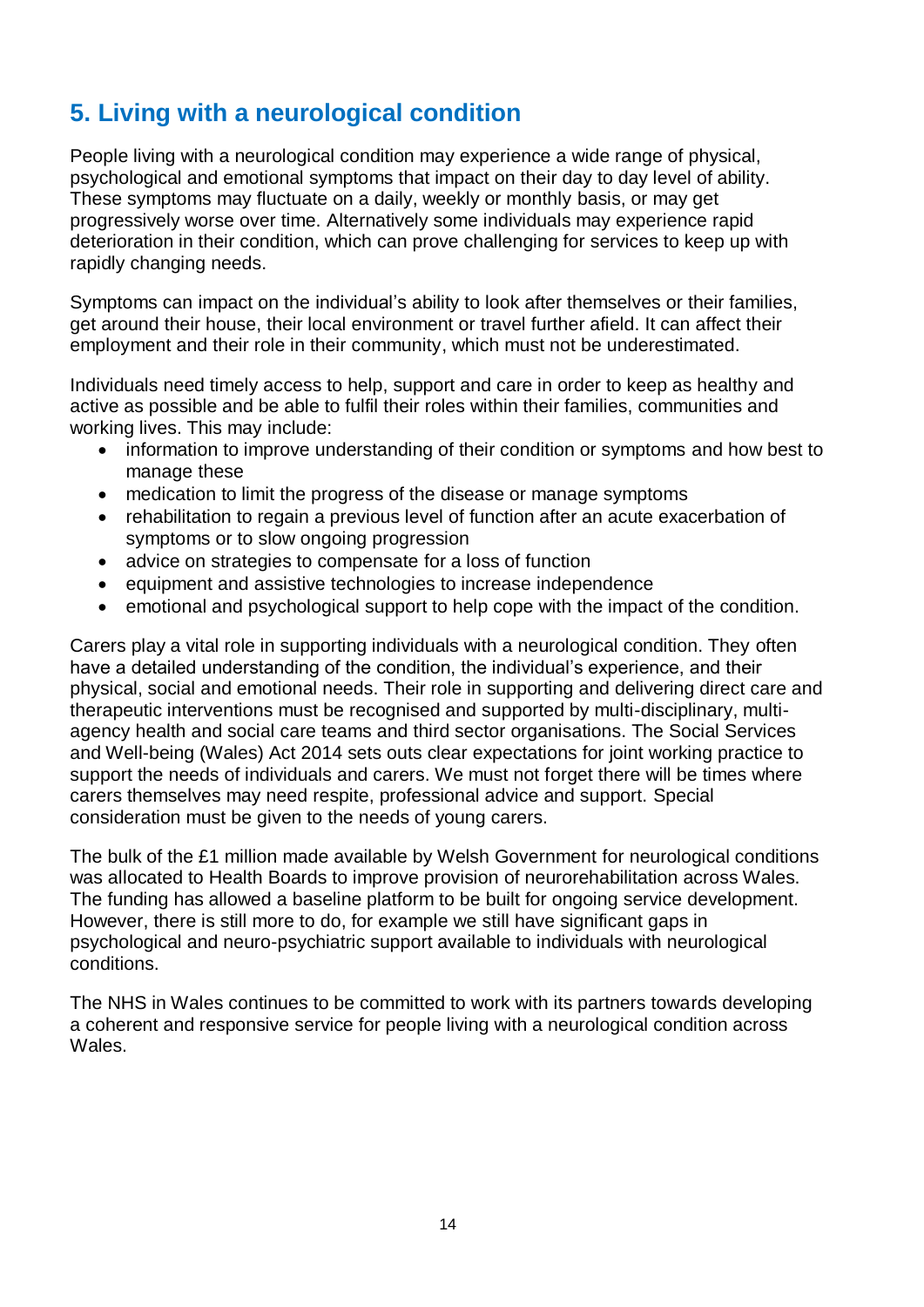#### **Key actions:**

- 1. Health Boards will place the service user and their family/carers at the centre of care planning and delivery based on co-productive principles.
- 2. Health Boards and Third Sector providers will use holistic approaches to meet the physical, psychological and emotional needs of the individual, including vocational rehabilitation.
- 3. Health Boards, other statutory and third sector providers will support the individual to self-manage their own condition where possible, through the provision of information, support and timely access to expert help and interventions from health, social care or third sector organisations when required.
- 4. Health Boards to adopt the principle that care and support will be provided as close to home as possible by a flexible workforce with the appropriate level of evidencebased knowledge, skill and expertise.
- 5. Health Boards and Local Authorities will promote integration across all health; care and support providers with the service user and their family and carers will ensure timeliness, improve coordination and reduce duplication and unnecessary interventions, in line with prudent healthcare principles.
- 6. Health Boards will continue to develop their neuro-rehabilitation services, including psychological support and consider opportunities for self-referral for people living with a confirmed neurological condition.
- 7. Health Boards should have a system to offer reviews with a skilled health care professional in line with NICE guidelines.

- Waiting times to services
- Organisational compliance audits against NICE guidelines
- Availability of annual reviews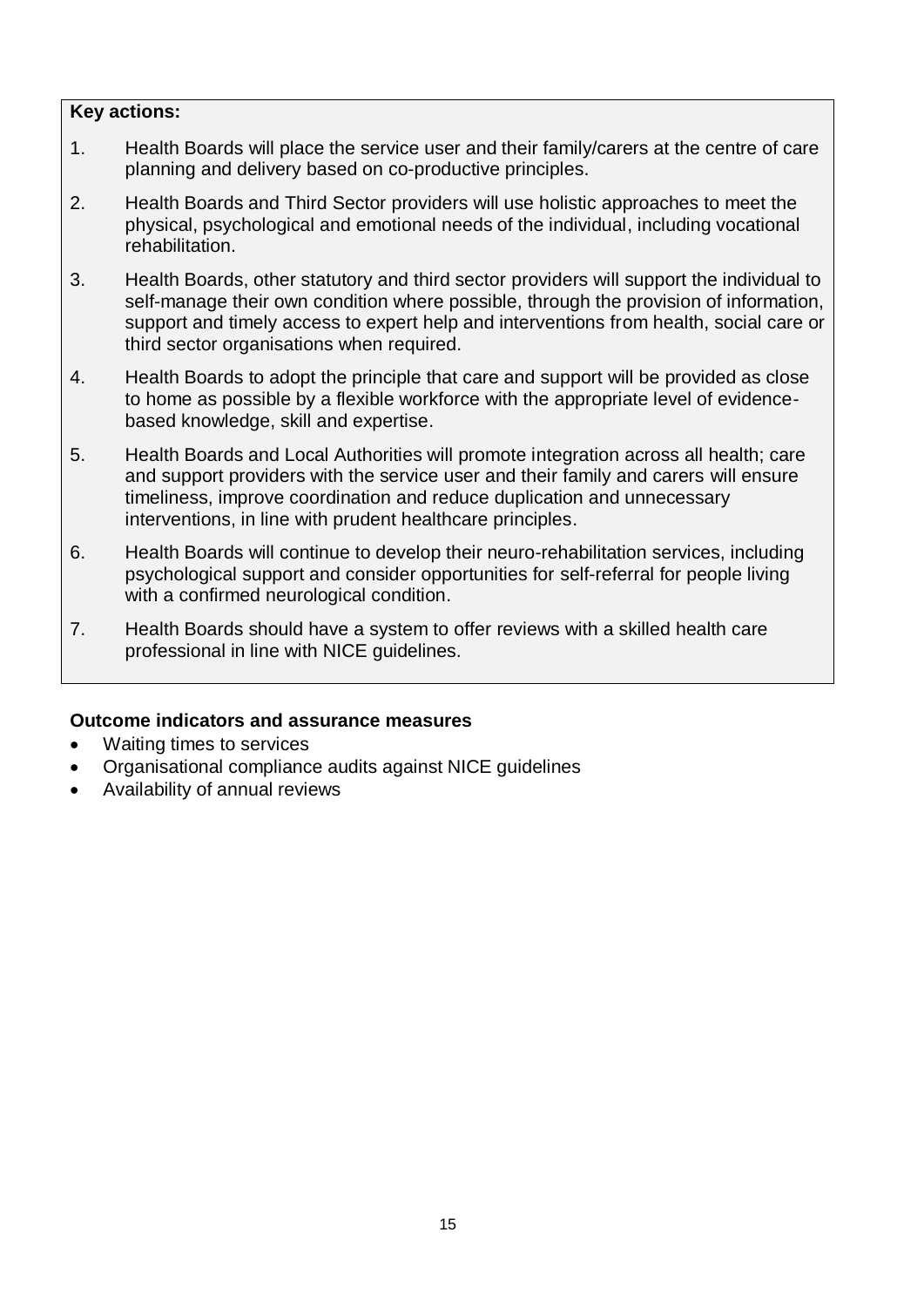# **6. Children and Young People**

Children and young people (CYP) with serious neurological conditions achieve the best quality of life, through the provision of excellent diagnosis, investigation, intervention, management and information. The NICE Clinical Guidelines note optimal management improves health outcomes and can also help to minimise other, often detrimental, impacts on social, educational and employment activity. Services should be developed and delivered in line with the relevant guidance for each condition<sup>789</sup>.

Sources estimate up to 1 in 6 children has a neurological disorder but this would also include developmental problems such as dyslexia and attention deficit hyperactivity disorder (ADHD), which are not covered within this Plan.

There are fundamental differences between adults and children and young people (CYP) with neurological disorders:

- CYP with disorders such as cerebral palsy grow up to become disabled adults who may or may not come under the remit of the neurological service as an adult
- There is a great deal of overlap with psychiatric & psychological disorders as the mind/brain divide is an artificial construct. The Isle of Wight study of 1970 recognised 30% of children with epilepsy have psychiatric disorders yet these children to date have no dedicated psychology support in many parts of the UK
- There are also huge overlaps with education and with social care.
- The stigma of neurological disorders and disability in children can contribute to educational underachievement.

Most CYP with neurological disorders are treated in secondary and tertiary care. This can lead to a primary care gap, which becomes a big issue after transition to adult services. Many of these CYP would benefit from a system where a named GP or other primary health care professional who has known them throughout childhood would continue into their adult life. Similarly specialist nurses play a significant role in the care of children with neurological disorders such as epilepsy and there is a role for them in other disorders such as neuromuscular disease. Currently the psychological/psychiatric needs of this population are underprovided. Access to respite and community nursing care can be challenging for this group and sometimes can only be provided by the hospice system (many individuals with neurodisability survive to adulthood).

Links with primary care need to be clearly identified and strengthened. The reduced level of school nursing services has impacted on CYP with neurological disorders. There is therefore a potential for the primary/nursing/community care service in schools to improve care, reduce stigma, increase school attendance and educational potential and provide primary mental healthcare. Investment at this stage reduces the eventual financial burden to the population of those who have never achieved in education and employment.

Access to Therapy Services for assessment, diagnosis and management can reduce the impact of neurological conditions on a child's functioning and these services should be integral to individual Health Board delivery plans.

The *Children and Young People's Continuing Care Guidance* is designed for use by all

 $\overline{\phantom{a}}$ 

 $7$  NICE QS27 (2013) Epilepsy in children and young people

<sup>8</sup> NICE CG 62: cerebral palsy in under 25s; assessment and management

<sup>&</sup>lt;sup>9</sup> NICE IPG 50: Vagus nerve stimulation for refractory epilepsy in children (2004)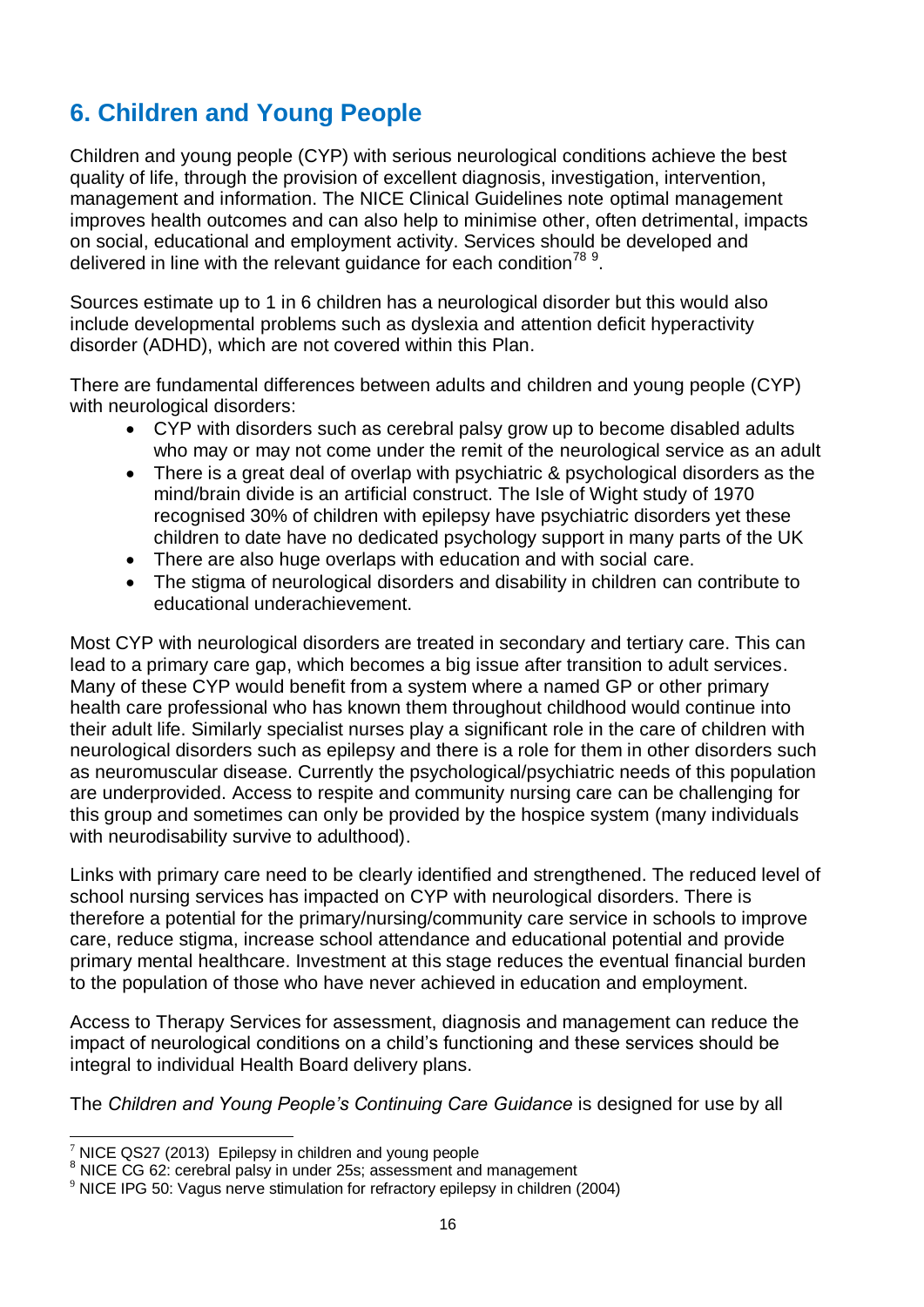those planning and providing children's continuing care services in Health Boards and Local Authorities and their partners. It describes the interagency process, led by Health Boards, that all organisations should implement in assessing needs and putting in place bespoke packages of continuing care for those children and young people who require it because their needs cannot be met by existing universal or specialist services alone.

Services must be flexible to ensure all young people are treated by the most appropriate professional and in the most appropriate setting. This will depend on the young person's mental, emotional and physical development.

Children with health needs have the same rights of admission to schools as other children. Schools are legally obliged to ensure all children with health needs are properly supported in school and have full access to education, including school trips and physical education. Schools, Local Authorities, health professionals and other support services are advised to work together to ensure children with medical conditions receive a full education. Future service provision will need to be informed by the Additional Learning Needs Bill.

Investment in CYP with neurological disorders (eg epilepsy, the most common of these disorders in children) can improve their health and employability when they reach adulthood. Improvements in secondary care services for infants and young children with severe brain injury or disease has led to survivors with extreme neurodisability.

There is currently no single specialist to look after these individuals when they leave paediatric services. When they are admitted to hospital as an adult they may not fit within the current condition specific organisational configuration.

Poorly planned transition from young people's to adult-oriented health services can be associated with increased risk of non-adherence to treatment and loss to follow-up, which can have serious consequences. When children and young people who use paediatric services are moving to access adult services these should be organised so all those involved in the care, treatment and support cooperate with the planning and provision to ensure the services provided continue to be appropriate to the age and needs of the person using those services.

As one third of a general paediatrician's workload will involve children who have a neurological problem, there is also the need to consider whether pathways can be improved for those children and young people not accessing specialised neuroscience services.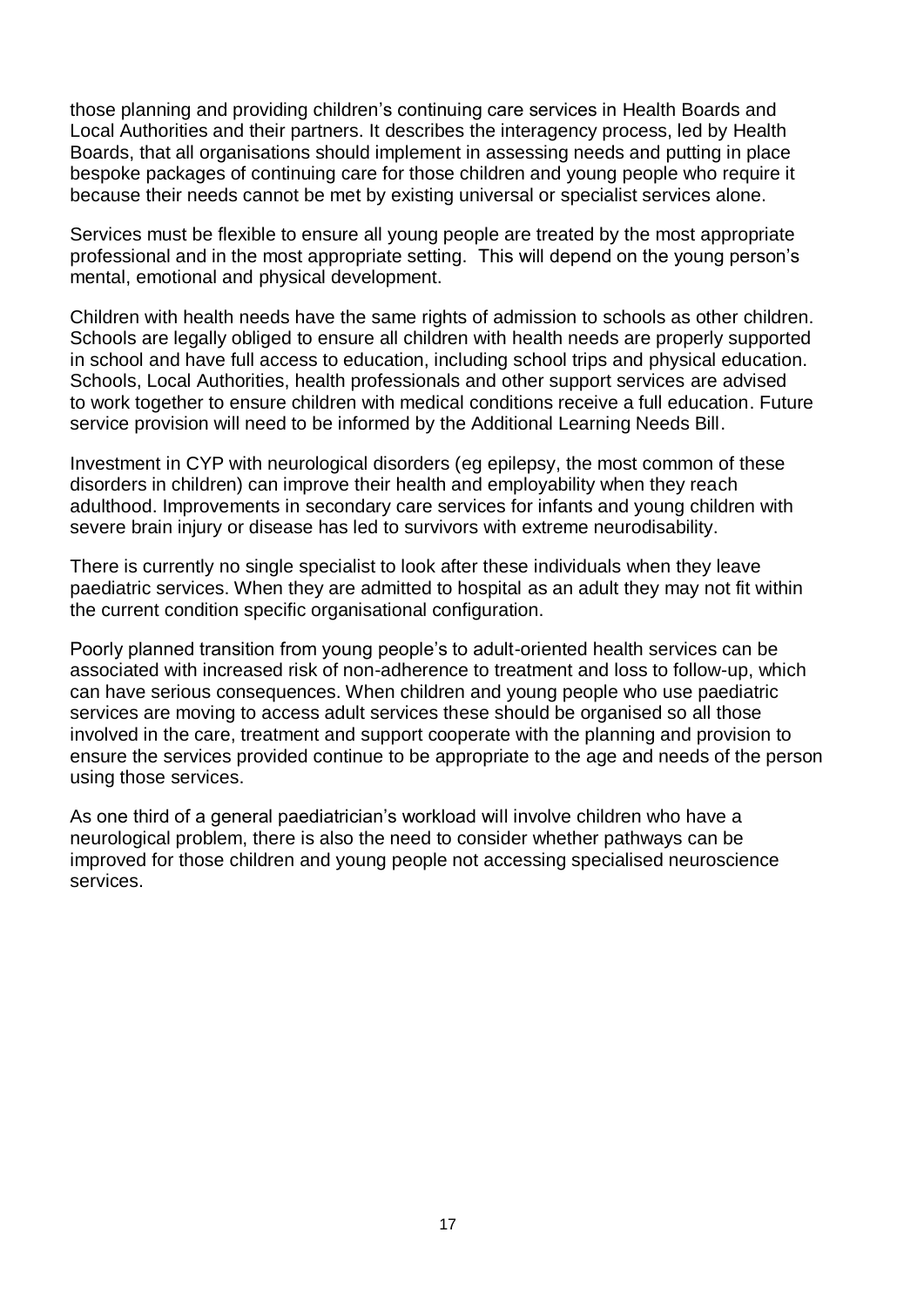#### **Key actions**

- 1. Health Boards and other service providers in Wales need to work together with specialist centres to deliver care, including:
	- Ensuring there are agreed referral and treatment pathways
	- Communicate effectively with other specialised services as required to ensure high quality care for children with co-morbidities
	- Provide age-appropriate, safe and effective services as locally as possible
	- Agree treatment plans with patients and their families
	- Ensure that parents and children have co-ordinated care throughout the entire pathway, and feel supported and informed
	- Provide appropriate counselling and psychological support to patients and their families
	- Provide an individualised palliative care and bereavement service, where appropriate
	- Provide good patient experience, including information to patients and their families and consideration of access and support to families when they have to be away from home
- 2. Health Boards in collaboration with Local Authorities will ensure patients with complex needs have appropriate, timely assessment of their continuing care needs.
- 3. Health Boards will develop and implement integrated and co-ordinated plans for the transfer of care from paediatric to adult services.
- 4. Health Boards in conjunction with primary care networks should develop named key health care professionals to ensure continuity of care for CYP with a neurological condition.
- 5. Health Boards should consider the role of a care coordinator for CYP with complex needs to support navigation across multi-disciplinary and multi-agency boundaries.
- 6. Health Boards to develop and implement PROMs and PREMs for patients with neurological conditions and act on findings to continually improve services.

- Number of unscheduled hospital admissions due to an acute neurological condition
- Waiting times for urgent appointments
- Waiting times for non-urgent appointments
- Waiting times for follow-up appointments
- Waiting times for outpatient diagnostics (imaging, neurophysiology)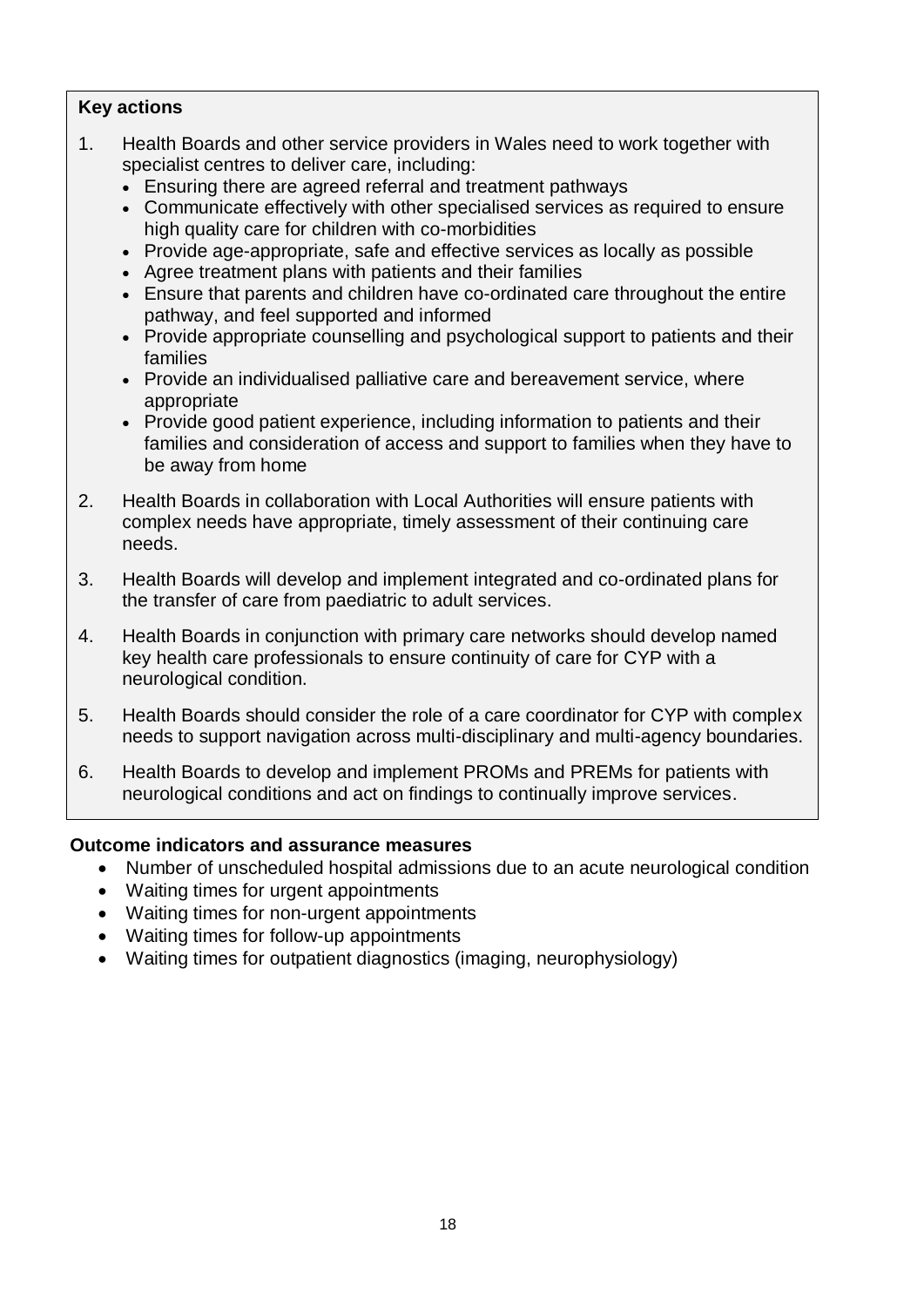# **7. Targeting Research**

Investment in research taking place across both the university sector and the NHS is important to help ensure discoveries made in the laboratory are turned into new treatments and better care for people living with neurological conditions.

Research is critical to effective care for people with a neurological condition, can be a driver for clinical excellence, and NHS Wales must respond to the latest research evidence in the planning and delivery of its services. Neuroscience research in Wales is also vital in attracting investment and first class NHS staff. Wales already has an excellent reputation in this area. A balance is required to ensure both biomedical and quality of life/social research is achieved. Third sector organisations are key partners in the development of research, both as funders of research and supporting patient involvement in clinical trials and social research.

Within the university sector, Welsh researchers are producing high quality research. In the most recent UK-wide assessment of research quality, over three quarters of the research in Welsh universities was seen as world-leading or internationally excellent. However, it has been identified in a number of reports that Wales attracts a lower percentage of competitive research funding than it should, given its population size. According to a recent report by the Leadership Foundation for Higher Education, this may be down to the fact that Wales has a shortfall of around 600 academics, largely across Science, Technology, Engineering, Mathematics and Medicine (STEMM) disciplines.

Welsh Government has recognised the need to increase research capacity in Wales and outlines a number of initiatives in its [Science for Wales](http://gov.wales/docs/det/publications/120306scienceen.pdf) strategy to enable this, including the Seer Cymru programme, which aims to bring 'research stars' to Wales.

Within the NHS, research is supported by Health & Care Research Wales, with each of Wales' seven Health Boards and three Trusts supported by a research and development team. The need to build research capacity has also been identified as a priority for health and social care research, with health and care research Wales highlighting capacity building as a strategic aim in its [2015-2020 Strategic Plan.](http://www.healthandcareresearch.gov.wales/uploads/Policy%20%26%20Strategy/Health_and_Care_Research_Wales_Strategic_Plan_2015_2020.pdf) There needs to be support across the whole research pipeline with strong interactions between academia and the NHS to ensure an enhanced translation of research discoveries into better patient care.

The Welsh Government through Health & Care Research Wales provides an infrastructure to support and increase high quality research with a number of funding schemes and management of NHS R&D allocation. Relevant to neurological disorders this includes the Brain Repair and Intracranial Neurotherapeutics (BRAIN) Unit, Centre for Ageing and Dementia Research, Clinical Trials Units in North, South East and South West Wales, the Wales Gene Park and Secure Anonymised Information Linkage (SAIL) Databank.

Health and Care Research Wales also provides responsive-mode competitive research funding, for example RfPPB (Research for Patient and Public Benefit) and works with other UK funders to maximise opportunities for researchers in the field of neuroscience to apply for research funds.

Over the next four years, we will sharpen our focus on the quality and impact of our research. We need to ensure we enable all researchers to pursue and produce their best work possible, publishing in the highest quality places, working with the best partners both inside and outside the health sector and addressing the major challenges our communities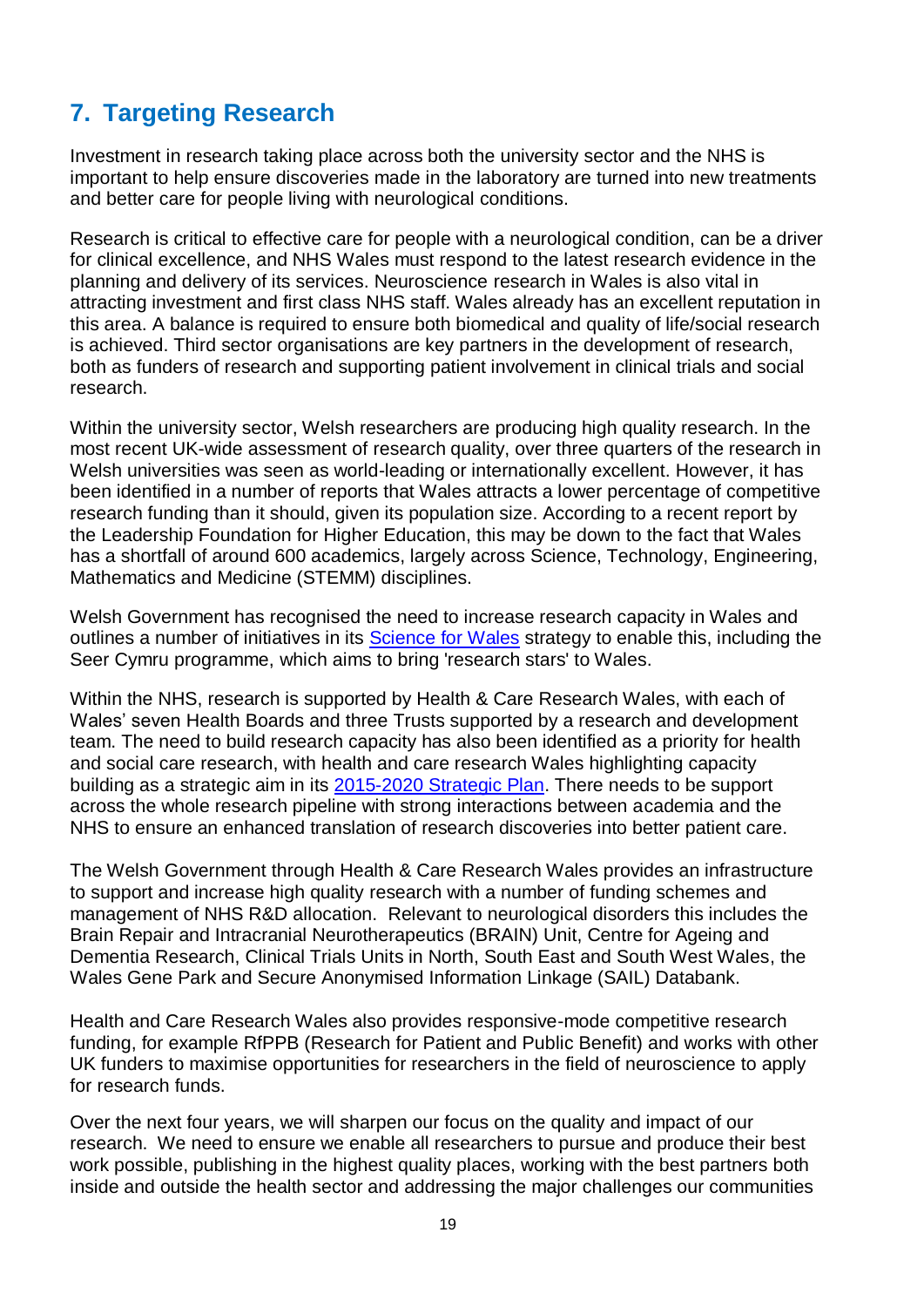face. Clear expectations about research performance will be set and, at the same time, the mechanisms will be created to support and develop a culture of research excellence.

Attention needs to be given to the wide dissemination of research opportunities and findings including raising public awareness. Public events and research newsletters could be used to identify and celebrate achievements.

#### **Key actions**

- 1. Health Boards work with the Health and Care Research Wales specialty lead, researchers and Health and Care Research Wales to increase the number of neurological condition research studies undertaken in Wales.
- 2. Health Boards and Third Sector service providers across Wales to encourage more people with neurological conditions to participate in research activity, especially children and other underrepresented sectors of the population.
- 3. Health Boards and Third Sector service providers to ensure research findings result in service change to improve clinical practice and patient outcomes so patients get quicker access to innovative new diagnostic tools, treatments and medical technologies.
- 4. Health Boards to monitor the key relevant performance indicators set out in the Delivery Framework for the Performance Management of NHS R&D.

- Increased number of neurological conditions research studies and clinical trials in Wales, including nurse/therapies and health science led research
- Percentage of people with neurological conditions entered into clinical trials
- Increased external grant funding for neurological research
- Increased academic and industry collaboration with health and social care services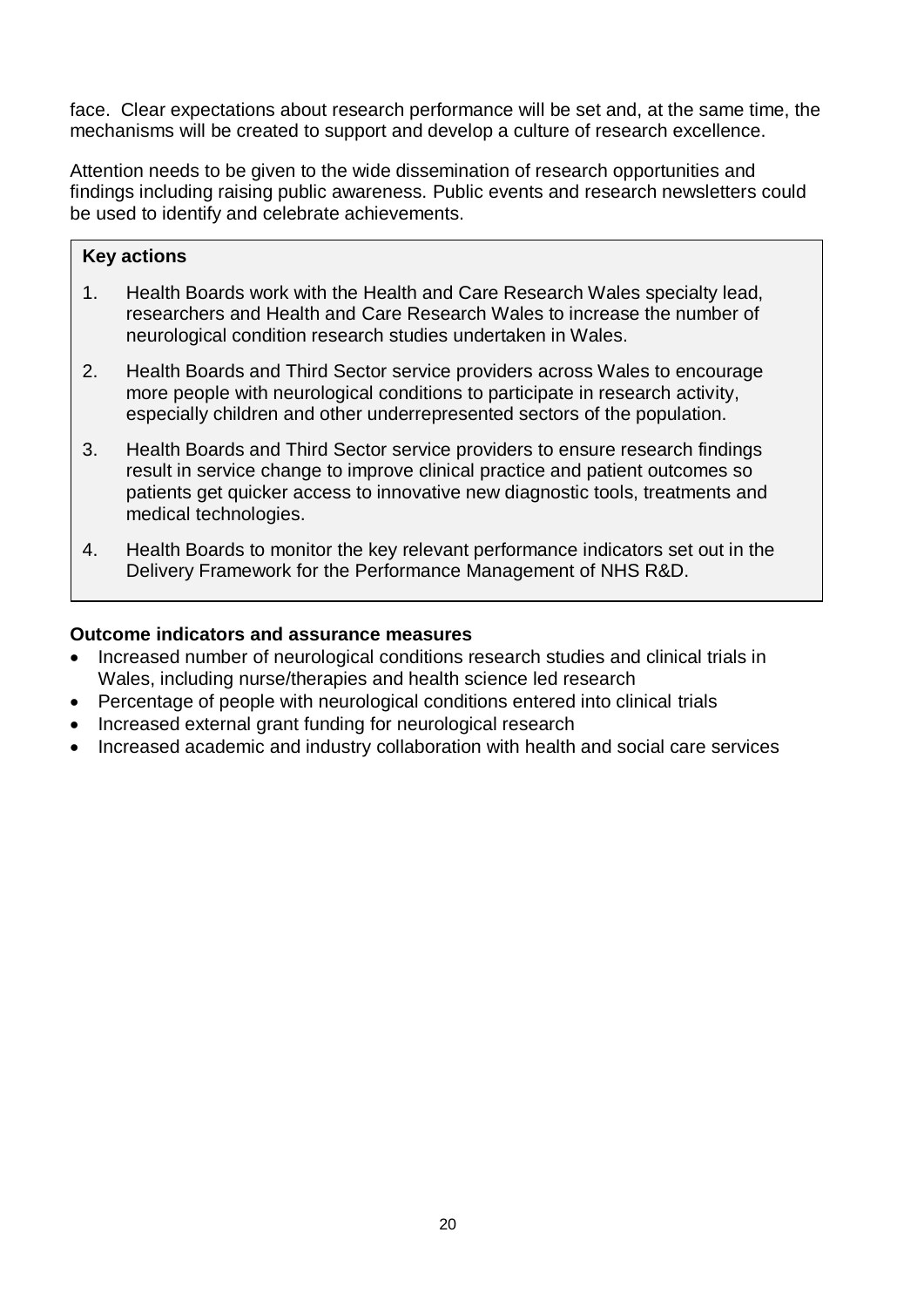## **8. Implementing the Neurological Conditions Delivery Plan**

This Delivery Plan has set out our vision and ambitions for people, of all ages, affected by a neurological condition within Wales. Doing this will involve joint working between all those responsible for the care of people with neurological conditions in Wales.

We have set out the health outcomes we expect for the people of Wales and the Neurological Conditions Implementation Group and the Welsh Government will hold NHS Wales to account to ensure that the actions in this Plan and the health outcomes we desire are achieved.

The lines of accountability will be through the Chairs of the Health Boards and Trusts to the Cabinet Secretary for Health, Well-Being and Sport and, with the Chief Executives of the Health Boards and Trusts reporting to the Chief Executive of the NHS Wales, who is also the Director General of the Welsh Government's Health and Social Services Group.

We are in a strong position to move ahead with pace. The role of the Neurological Conditions Implementation Group is to oversee the National Delivery Plan and support Health Boards and partners to deliver their local plans. The Implementation Group brings together the key stakeholders, including all the Health Boards, the Welsh Ambulance Trust, the third sector, primary care, secondary care, government and managers to work collaboratively.

The Neurological Conditions Implementation Group will review progress against this Delivery Plan at least once a year. The group will support delivery of the plan and ensure a focus on working across traditional boundaries to deliver improvements in the care for people with neurological conditions.

Health Boards are responsible for planning, securing and delivering local services to ensure that those people who require care can access the right care at the right time and place.

Each Health Board will have a local Neurological Conditions Delivery Group, which will need to plan services effectively for their population and build and lead coalitions with all key stakeholders including the Welsh Ambulance Service Trust, other Health Boards in Wales and neighbouring NHS England organisations, GPs, local government, third sector organisations and most importantly, patients and carers. Health Boards will need to integrate their plans for neurological conditions into the overall Health Board Integrated Medium Term Plan (IMTP) and ensure that all aspects of the Delivery Plan are included in their planning process.

The Neurological Conditions Implementation Group will support Health Boards and their local delivery groups through the provision of strong and joined-up leadership and oversight. They will co-ordinate national priorities and actions in a strategic way.

The revised Implementation Group reporting arrangements will maintain governance and transparency while streamlining processes. The Implementation Group will provide annual assurance to Welsh Government on the delivery of the Plan, which links to quality and performance processes established with Health Boards.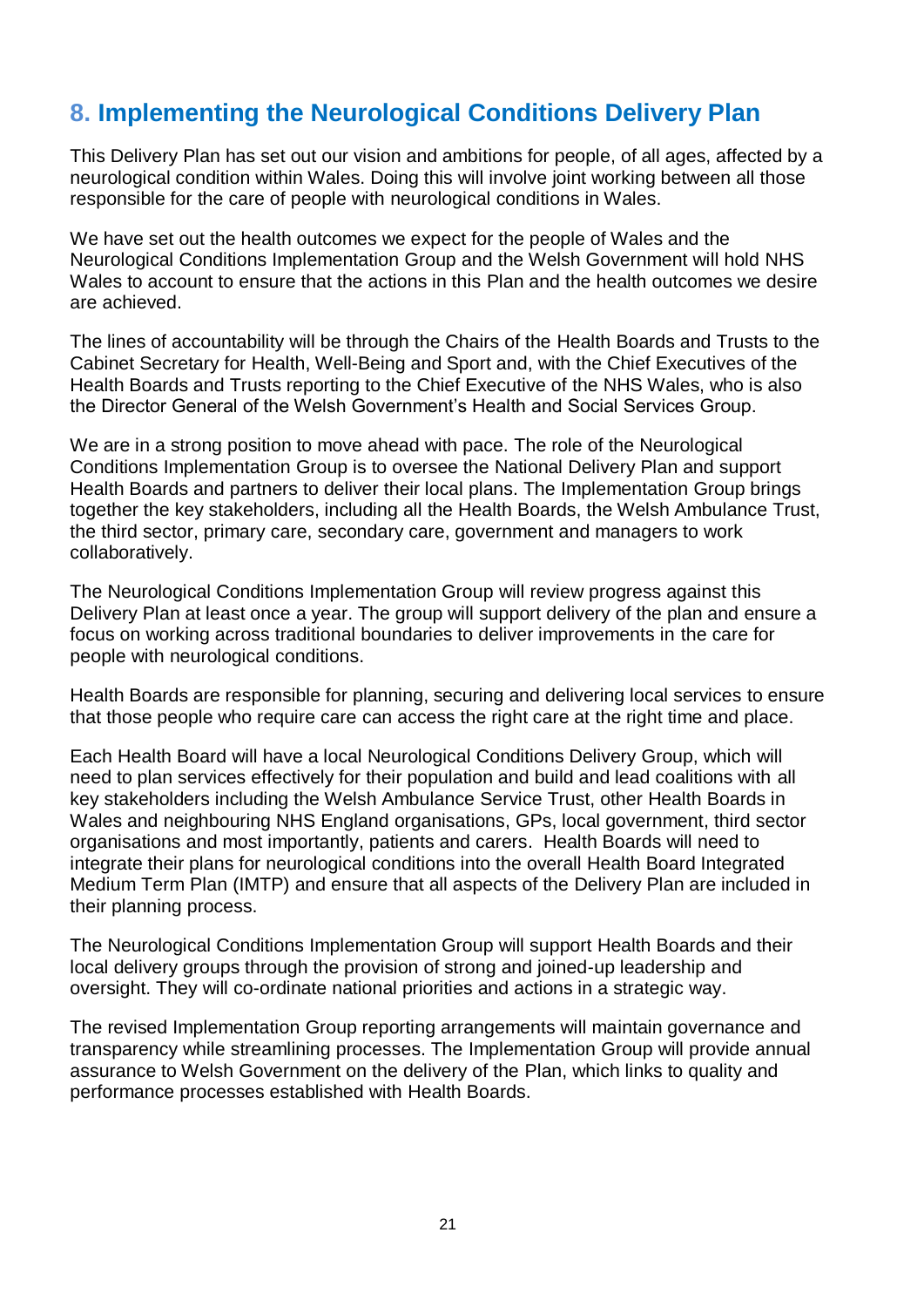#### **Key actions**

- 1. The Neurological Conditions Implementation Group will work in a co-ordinated way, at an all Wales level, to support Health Boards and partners to deliver the actions within this plan and achieve the desired outcomes.
- 2. The Neurological Conditions Implementation Group will agree a focus for delivery and priorities each year to provide clear guidance to Health Boards to support the production of their IMTPs; ensuring neurological conditions are fully embedded within their plans.
- 3. The Neurological Conditions Implementation Group will facilitate the sharing and implementation of best practice.
- 4. The Neurological Conditions Implementation Group will identify constraints and develop national solutions to common issues where a strategic approach is needed.
- 5. The Neurological Conditions Implementation Group will review and critically assess Health Board delivery plan actions in light of progress and new developments.
- 6. The Neurological Conditions Implementation Group will review appropriate outcome and performance measures annually.
- 7. The Neurological Conditions Implementation Group will allocate, monitor and report on the use of £1m annual funding from Welsh Government in line with the delivery against clearly stated priorities.
- 8. The Neurological Conditions Implementation Group will produce an annual statement highlighting progress made throughout the year.
- 9. Health Boards are required to monitor their performance against the Neurological Conditions Delivery Plan against a set of nationally specified performance measures and report them to implementation group and the Welsh Government annually.
- 10. Health Boards to incorporate feedback from local Neurological Service User Forums into the work of their Neurological Delivery Group.
- 11. The Welsh Government will continue to maintain oversight of delivery and assurance framework and produce a national statement of achievement annually. It will also support and enable liaison between the Implementation Group and Welsh Ministers.

Health boards are required to monitor their performance against the Neurological Conditions Delivery Plan against a set of nationally specified performance measures and report them to implementation group and the Welsh Government annually.

The Welsh Government will continue to maintain oversight of delivery and assurance framework and produce a national statement of achievement annually. It will also support and enable liaison between the Implementation Group and Welsh Ministers.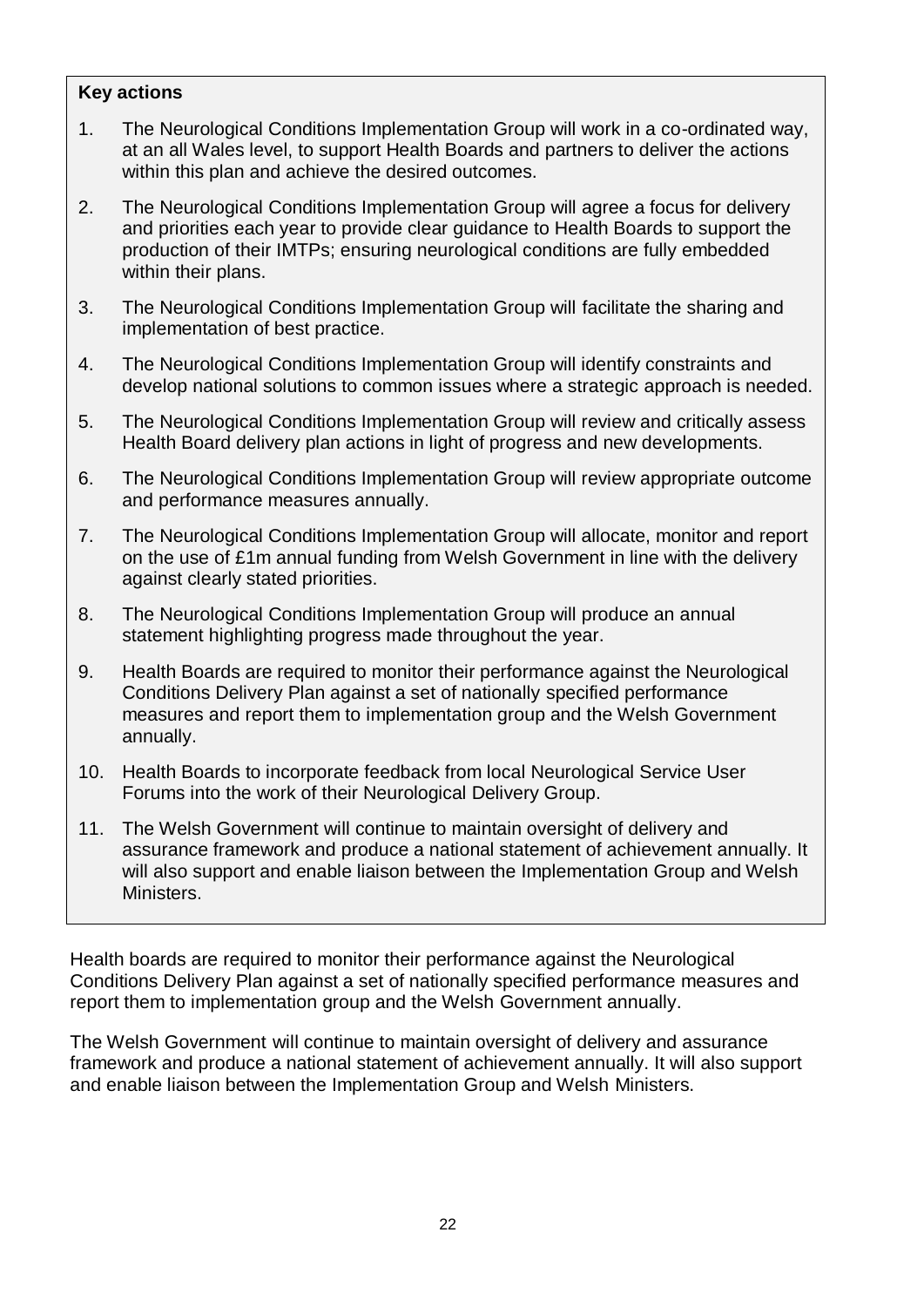# **Annex 1 - Supporting Strategic and Legislative Documents**

Since the publication of the first delivery plan there have been a number of strategic and legislative changes that have impacted upon policy and need to be reflected in this updated delivery plan.

#### *New Programme for Government and the NHS Plan*

The Welsh Government's *Programme for Government* and NHS Plan set out an ambitious programme for health and well-being in Wales focussing on improving our healthcare services; our healthcare staff; being healthy and active; our mental health and well-being; the best possible start for children and care for older people.

*Achieving Excellence: The Quality Delivery Plan for the NHS in Wales for 2012-16* outlined actions for quality assurance and improvement. A commitment to a quality-driven NHS that provides services which are safe, effective, accessible, and sustainable. This plan is currently being updated.

#### *Well-being of Future Generations (Wales) Act 2015*

The Welsh Government published the Well-being of Future Generations (Wales) Act in April 2015 to improve the social, economic, environmental and cultural well-being of Wales. It aims to make public bodies think more about the long-term, work better with people and communities and each other and look to prevent problems and take a more joined-up approach. The Act sets out seven well-being goals, and five ways of working in order to support the implementation of these goals:

- a prosperous Wales
- a resilient Wales
- a healthier Wales
- a more equal Wales
- a Wales of cohesive communities
- a Wales of vibrant culture and thriving Welsh Language
- a globally responsible Wales

The Act also establishes Public Services Boards (PSBs) for each local authority area in Wales who must prepare and publish a local well-being plan setting out its objectives and the steps it will take to meet them. It is expected that these plans inform local priority setting.

#### *Social Services and Well-being (Wales) Act 2014*

A number of actions in this delivery plan have been developed to further embed the requirements of the Social Services and Well-being (Wales) Act 2014 which came into force on the 6 April 2016. The Act places a duty on health boards and local authorities to jointly undertake an assessment of the local population's care and support needs, including the support needs of carers. The population assessment is intended to ensure that health boards and local authorities produce a clear and specific evidence base to inform various planning and operational decisions, including Integrated Medium Term Plans.

#### *Population Needs Assessment*

Population needs assessments are critical to the development of good long-term strategies. The Well-being of Future Generations Act makes it clear that this needs to be done in conjunction with other public service bodies, such as local authorities, education and housing. Population needs assessment should underpin the local well-being plan, developed by public service boards.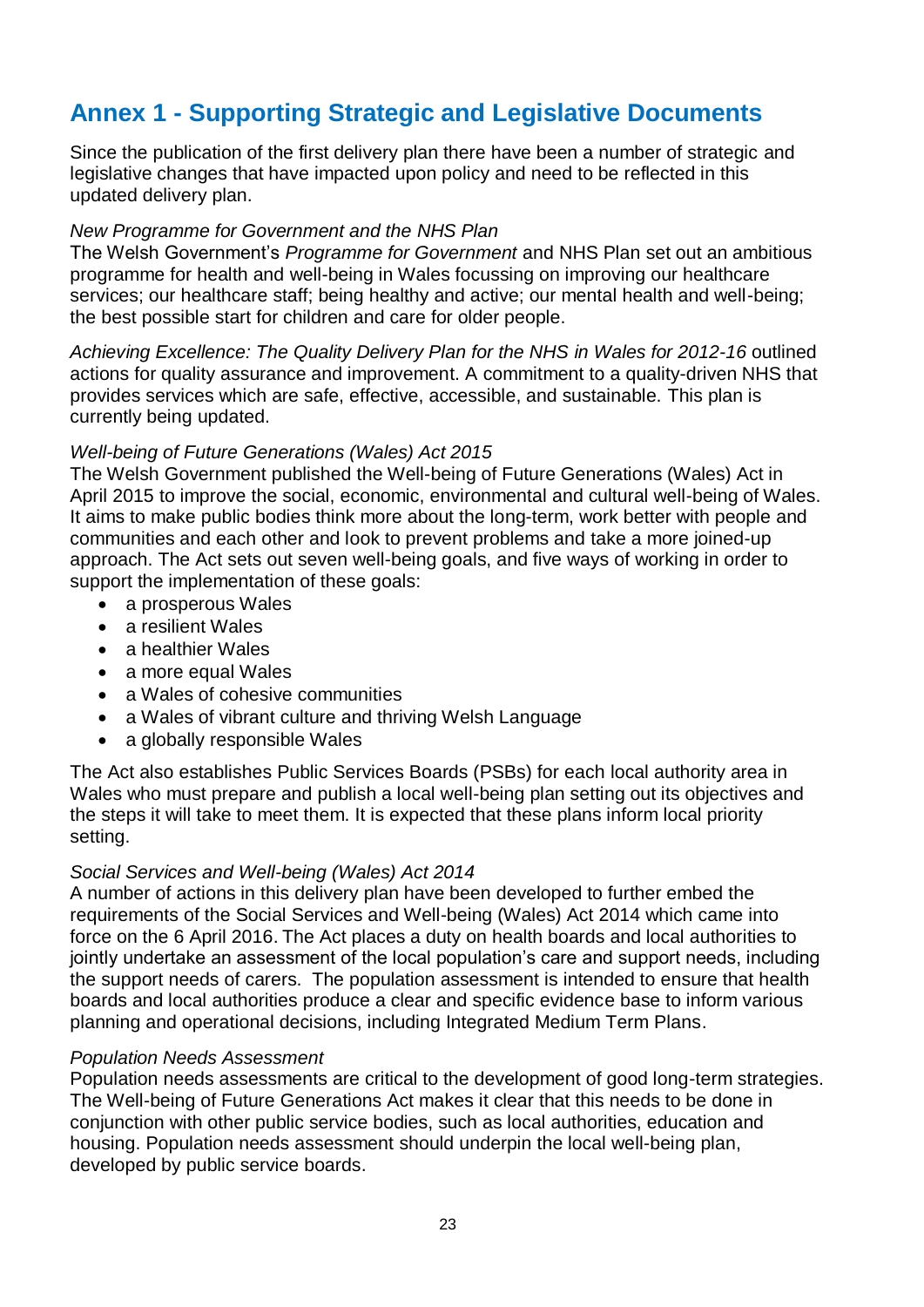The 64 primary care clusters are the mechanism for this collaborative approach to integrated service planning and delivery. Making best use of available financial, workforce and other resources, not just those of the NHS but of local authorities, the third and independent sectors and the assets of local communities.

#### *Prudent Healthcare*

In addition, the plan has also been underpinned by the principles of Prudent Health and Care. The way in which services have been shaped and delivered in recent years provide good evidence of prudent health and care in practice and this delivery plan aims to strengthen that approach through a greater emphasis on prevention, integration and long term sustainability. Placing the needs of service users at the heart of service design, coproduction in care and treatment planning and delivering services by professionals in both the statutory and third sector are good examples of how the prudent health and care principles underpin service delivery.

#### *Health and Social Care Inequalities*

Delivering the actions set out in the plan will make a positive contribution to the Welsh Government's equality agenda objectives through a commitment to identify and meet the needs of all groups in relation to stroke, including those from disadvantaged backgrounds who are statistically more likely to be living in poverty and be at greater risk of heart disease. This has also included consideration to the articles contained within the United Nations Convention on the Rights of the Child (UNCRC).

#### *Welsh Language*

The objectives of 'More than just words' the Welsh Government's strategic framework for Welsh language services in health, social services and social care have also been embedded into the plan through actions that make it clear all organisations associated with service delivery must ensure that such services are available to those who wish to communicate in Welsh.

*Informed health and care – A digital health and social care strategy for Wales:* The Welsh Government has outlined its commitment to providing access to the best possible services to the public by enabling health professionals to access the most up-to-date technology in its digital health strategy published in 2015. This provides the driver for development and innovation in the use of information technology in critical care for the benefit of patients.

#### *Building a Brighter Future*

A coordinated programme to ensure that children have the best possible start in life through early intervention, family support and integrated services, focused on achieving better outcomes and reduced inequality for children.

#### *Healthy Child Wales programme*

Commenced in October 2016 to offer a coordinated, Wales wide universal core programme of interventions in the first 1000 days from conception, continuing up to the child's 7th birthday.

#### *Developing a Skilled Workforce*

The workforce is the most critical element of both the NHS and the third sector and is the key determinant to the success of any organisation. An engaged, sustainable and skilled workforce is essential to delivering high standards of care and transforming the way services are delivered in order to meet the many challenges faced by NHS Wales today. Workforce must be planned and developed around the prudent healthcare principles (i.e. how is the profile of your workforce going to change to allow professionals to concentrate on where they can add the greatest value).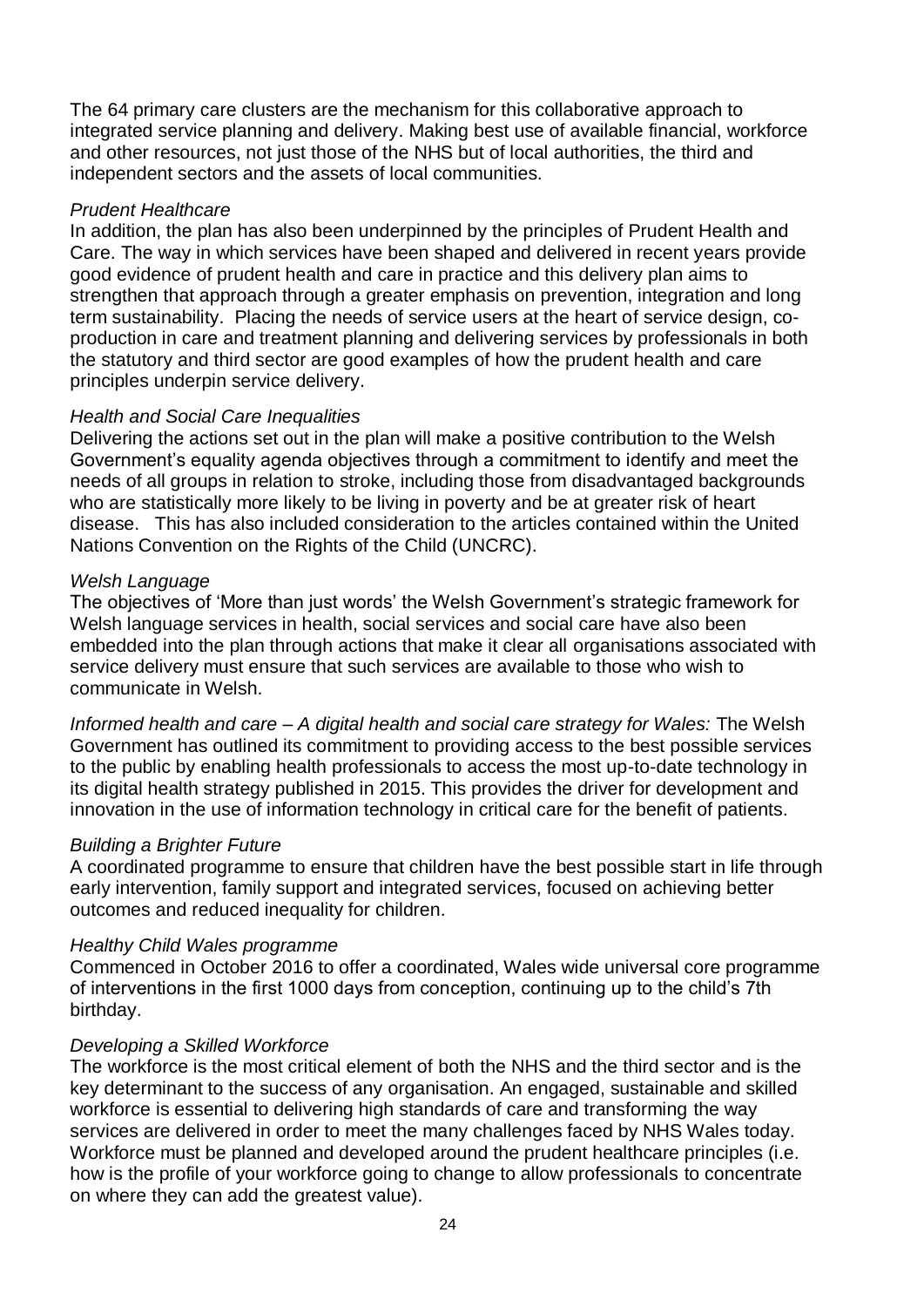# **ANNEX 2 – UPDATED LINKS TO REFERENCE DOCUMENTS**

**Rare Diseases Implementation Plan** <http://gov.wales/topics/health/nhswales/plans/rare/?lang=en>

**Delivering End of Life Care Plan** <http://gov.wales/topics/health/nhswales/plans/end-of-life-care/?lang=en>

**Delivery plan for the critically ill**  <http://gov.wales/topics/health/nhswales/plans/delivery-plan/?lang=en>

**Respiratory Health Delivery Plan (to be updated during 2017)** <http://gov.wales/topics/health/nhswales/plans/respiratory/?lang=en>

**Stroke Delivery Plan** <http://gov.wales/topics/health/nhswales/plans/plan/?lang=en>

**Health and care standards (April 2015)** <http://gov.wales/topics/health/publications/health/guidance/care-standards/?lang=en>

**Achieving excellence - The quality delivery plan for the NHS in Wales** <http://gov.wales/topics/health/nhswales/plans/excellence/?lang=en>

**NHS Wales Planning Framework** <http://gov.wales/topics/health/nhswales/organisations/planning/>

**Primary Care Services Plan** <http://gov.wales/topics/health/nhswales/plans/care/?lang=en>

**Well-being of Future Generations (Wales) Act 2015** <http://gov.wales/topics/people-and-communities/people/future-generations-act/?lang=en>

**Social Services and Well-being (Wales) Act 2014** <http://gov.wales/topics/health/socialcare/act/act-nhs/?lang=en>

**Informed health and care – A digital health and social care strategy for Wales** <http://gov.wales/topics/health/nhswales/about/e-health/?lang=en>

**Health and Care Research Wales Strategic Plan 2015** [https://www.healthandcareresearch.gov.wales/uploads/Policy%20&%20Strategy/Health\\_an](https://www.healthandcareresearch.gov.wales/uploads/Policy%20&%20Strategy/Health_and_Care_Research_Wales_Strategic_Plan_2015_2020.pdf) [d\\_Care\\_Research\\_Wales\\_Strategic\\_Plan\\_2015\\_2020.pdf](https://www.healthandcareresearch.gov.wales/uploads/Policy%20&%20Strategy/Health_and_Care_Research_Wales_Strategic_Plan_2015_2020.pdf)

**More than just words…. Follow-on strategic framework for Welsh language services in health, social services and social care** <http://gov.wales/topics/health/publications/health/guidance/words/?lang=en>

**The All Wales Standards for communication and information for people with sensory loss**

<http://wales.gov.uk/topics/health/publications/health/guidance/standards/?lang=en>

**Framework for Assuring Service User Improvement and Core Questions** <http://www.wales.nhs.uk/governance-emanual/public-and-patient-involvement>

*Safe Care, Compassionate Care*: **National Governance Framework to enable high quality care in NHS Wales** 

[http://www.wales.nhs.uk/sitesplus/documents/888/Appendix%20Item%206%20Safe%20Ca](http://www.wales.nhs.uk/sitesplus/documents/888/Appendix%20Item%206%20Safe%20Care%2C%20Compassionate%20Care.pdf) [re%2C%20Compassionate%20Care.pdf](http://www.wales.nhs.uk/sitesplus/documents/888/Appendix%20Item%206%20Safe%20Care%2C%20Compassionate%20Care.pdf)